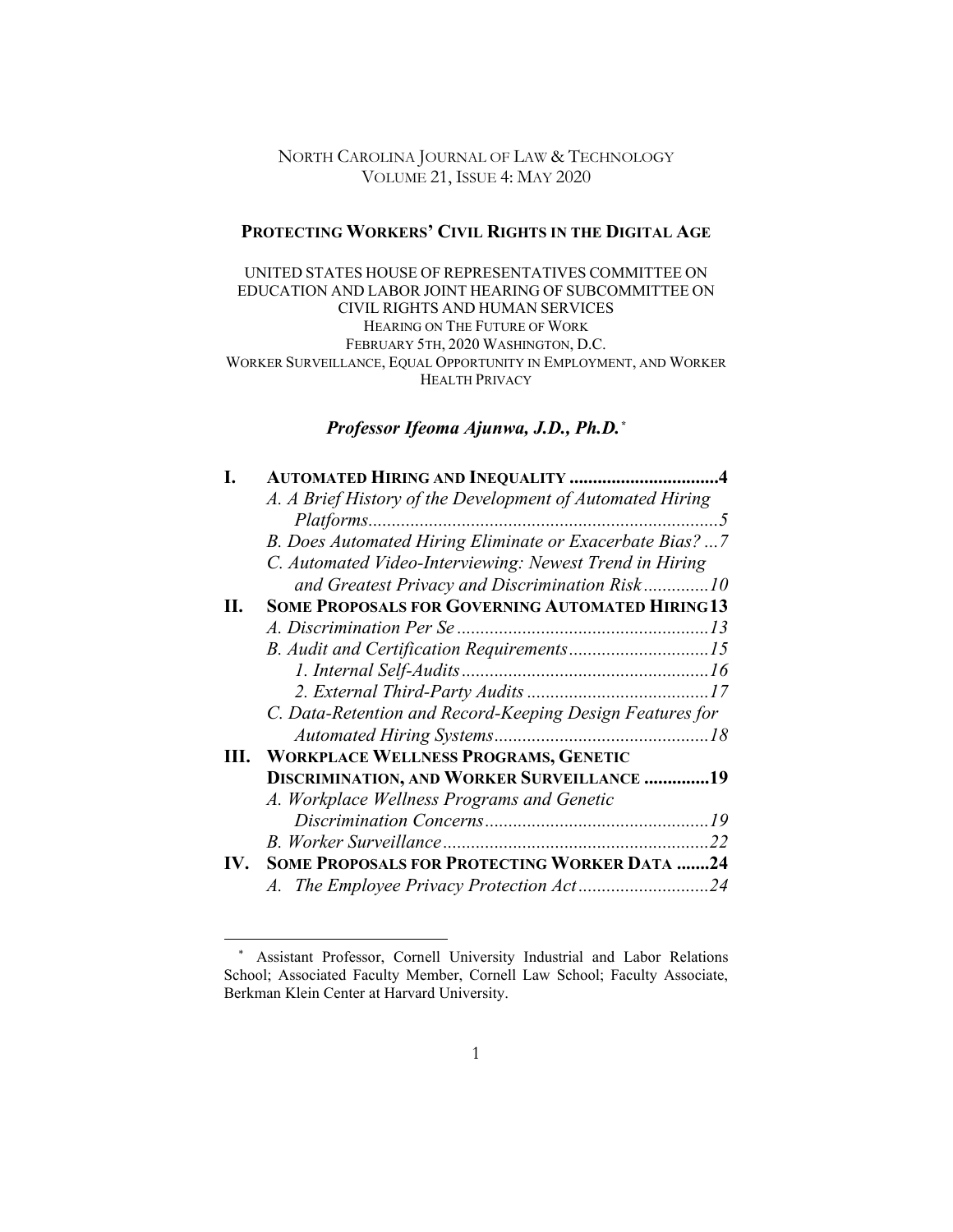| <b>IVOL. 21:1</b><br>N.C. J.L. & TECH. |  |
|----------------------------------------|--|
|----------------------------------------|--|

Chair Suzanne Bonamici, ranking member, James Comer, and members of the Subcommittee, thank you for the opportunity to testify today. I am a professor at Cornell University ILR School and Cornell Law School, and a Faculty Associate at the Berkman Klein Center at Harvard University. I am here today in my personal capacity as a legal scholar. My research interests are in law and technology issues in the workplace, with a particular focus on the governance of emerging workplace technologies such as automated hiring and genetic testing as part of workplace wellness programs. The testimony that I offer here today is informed by my ongoing academic research for which I have received grants from the National Science Foundation and the Robert Wood Johnson Foundation.

I have been asked to testify on two topics: 1) employment discrimination and privacy concerns arising from automated hiring, including in particular the growing use of automated video interviewing; and 2) privacy and discrimination concerns related to the use of workplace wellness programs and electronic workplace surveillance.

A workplace in which humans have been fully replaced will not happen for many decades to come.<sup>[1](#page-1-0)</sup> Rather, what will occur in the coming decades is a partially automated workplace, where human workers will have to contend with automation at every step of the employment process; from hiring to evaluation, and even dismissal.[2](#page-1-1) Also, while the gig economy does raise novel legal

<span id="page-1-0"></span><sup>1</sup> David H. Autor, *Why Are There Still So Many Jobs? The History and Future of Workplace Automation*, 29 J. OF ECON. PERSP. 3, 4 (2015).

<span id="page-1-1"></span><sup>2</sup> BRETT FRISCHMAN & EVAN SELINGER, RE-ENGINEERING HUMANITY (2018); Ifeoma Ajunwa, *Algorithms at Work: Productivity Monitoring Applications and Wearable Technology*, 63 ST. LOUIS U.L.J. 21 (2019); Seb Murray, *Will a Robot Recruiter be Hiring you for your Next Job?*, GUARDIAN (Feb. 2, 2018), https://www.theguardian.com/careers/2018/feb/02/will-a-robot-recruiter-behiring-you-for-your-next-job [https://perma.cc/H747-FQSJ]; Colin Lecher, *How* 

*Amazon Automatically Tracks and Fires Warehouse Workers for 'Productivity'*,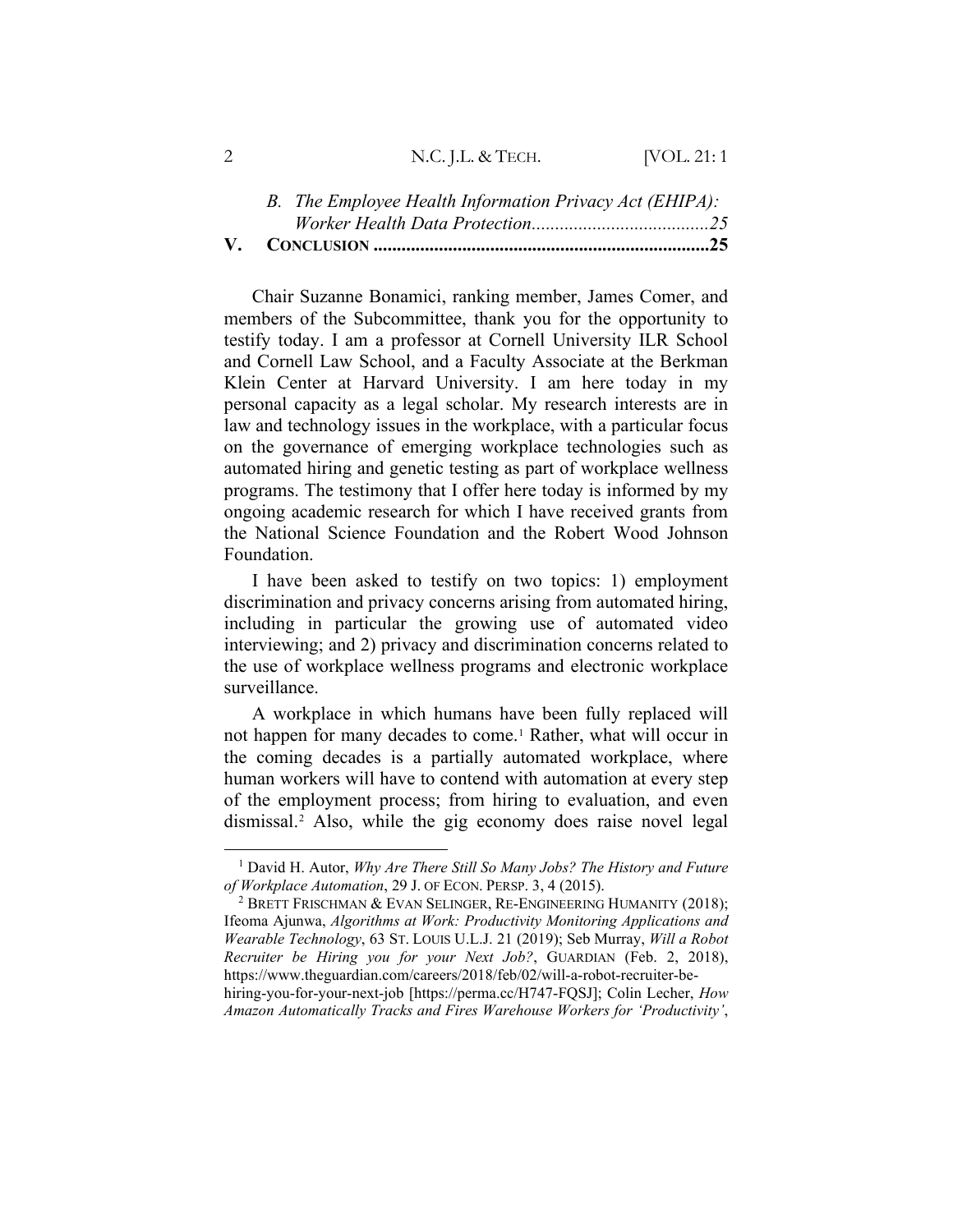issues as to worker rights and protections,<sup>[3](#page-2-0)</sup> these new types of business organizations still represent only approximately one percent of the American workforce,<sup>[4](#page-2-1)</sup> much more common are traditional workplace employer-employee arrangements. Thus, the issues I raise today are associated with traditional employment workplaces and these issues combine to form a socio-technical phenomenon that I term the "quantified worker." The "quantified worker" references a worker experience in which the worker is subjected to minute quantifications of worker fit, worker productivity, and worker wellness, all aided by new and emerging work technologies.<sup>[5](#page-2-2)</sup> I argue that the future of work, with its novel technological advancements, brings with it a quantification of the worker in a manner and to a degree previously unseen in history, and as such, new laws and regulations are needed to protect not just the American ideal of equal opportunity in employment but also to preserve the dignity of all workers.

Part I below summarizes broader issues of inequality associated with automated hiring and how they might impede the American goal of equal opportunity in employment. Part II offers three proposals to ensure that automated hiring allows for equal access to employment. Those proposals include: 1) the addition of a third cause of action for Title VII, i.e., the *discrimination per se*  doctrine; 2) a federal mandate for audits of automated hiring platforms; and 3) required data-retention and record-keeping

VERGE (Apr. 25, 2019), https://www.theverge.com/2019/4/25/18516004/ amazon-warehouse-fulfillment-centers-productivity-firing-terminations [https://perma.cc/95SA-YX3J].

<span id="page-2-0"></span><sup>&</sup>lt;sup>3</sup> MARY GRAY & SIDDHARTH SURI, GHOST WORK: HOW TO STOP SILICON VALLEY FROM BUILDING A NEW GLOBAL UNDERCLASS (2020); LOUIS HYMAN, TEMP: THE REAL STORY OF WHAT HAPPENED TO YOUR SALARY, BENEFITS, AND JOB SECURITY (2018); ILEEN A. DEVAULT, ET AL., THE WORKER INSTITUTE, ILR SCHOOL, CORNELL UNIVERSITY*,* ON-DEMAND PLATFORM WORKERS IN NEW YORK STATE: THE CHALLENGES FOR PUBLIC POLICY (HMH, 2020).

<span id="page-2-1"></span><sup>4</sup> *See* Larry Katz & Alan Krueger, *The Rise and Nature of Alternative Work Arrangements in the United States, 1995-2015*, 72 ILR REV. 382, 382–89 (Penguin, 2016).

<span id="page-2-2"></span><sup>5</sup> IFEOMA AJUNWA, THE QUANTIFIED WORKER (on file with Cambridge University Press, forthcoming 2020).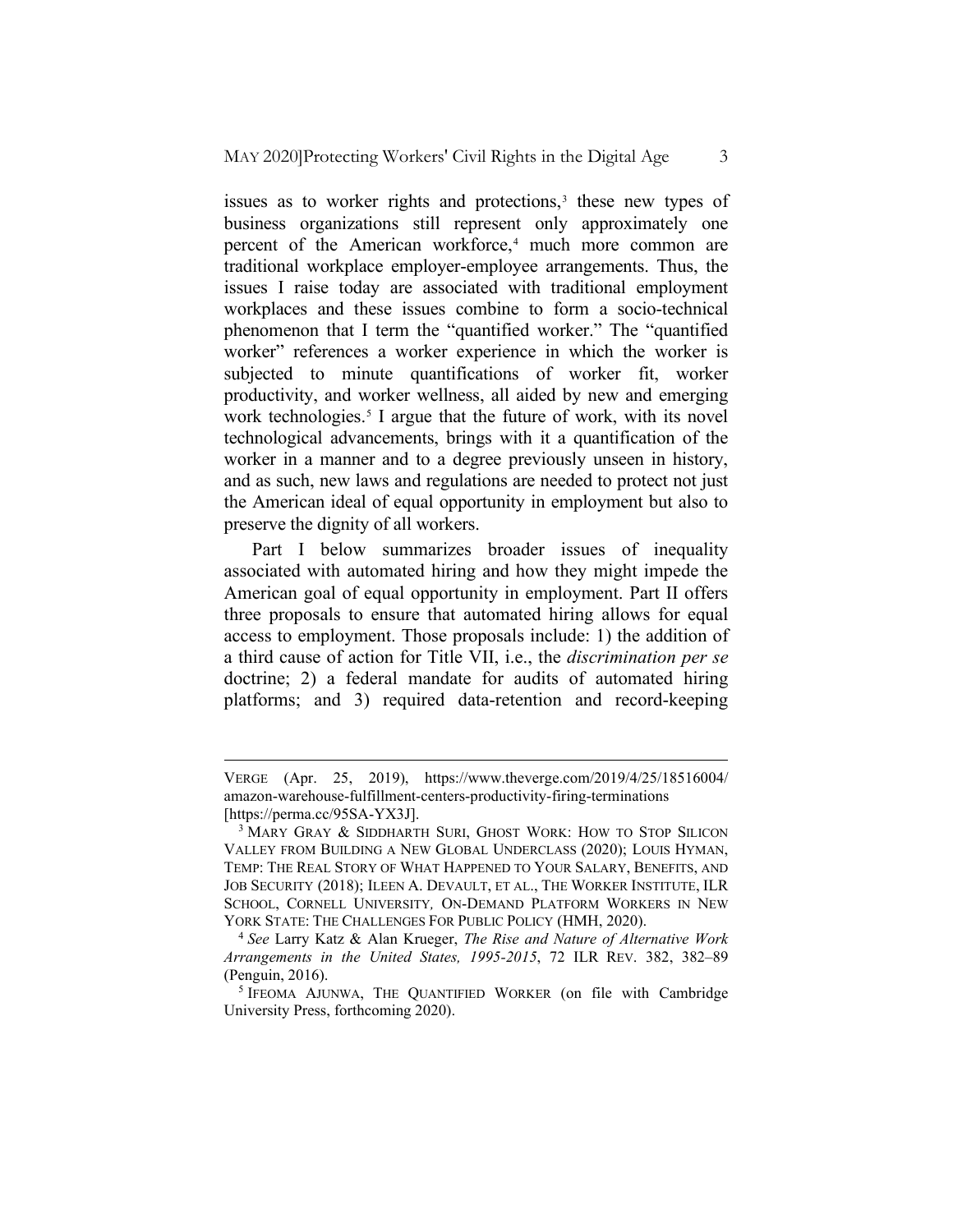design features for automated hiring systems.[6](#page-3-0) In Part III, I discuss workplace wellness programs and concerns regarding their collection and use of employee health data. I situate workplace wellness programs within a larger paradigm of workplace monitoring evolving from the Taylorist practices of the early  $20<sup>th</sup>$ century and note that the proposed collection of genetic data as part of workplace wellness programs would erode the protection afforded workers by both the Genetic Information Non-Discrimination Act (GINA) and the Americans with Disabilities Act (the ADA). In Part IV, I offer two proposals for the protection of employee data. Those proposals include: 1) a sector-specific Employee Privacy Protection Act (EPPA), which would prohibit workplace surveillance practices that extend outside of workrelated locations or activities; and 2) the data sensitivity-specific Employee Health Information Privacy Act (EHIPA), which would protect the most sensitive type of employee data, specifically health and genetic data collected as part of workplace wellness programs.[7](#page-3-1)

# **I. AUTOMATED HIRING AND INEQUALITY**

Automated hiring is increasingly the gatekeeper to employment in the United States. Automated hiring refers to a wide range of technologies that companies use today to find potential employees, collect and store information about them, and evaluate their ability to perform. These platforms allow companies to automate the recruiting and hiring process, and today there are hundreds of vendors developing various kinds of software for conducting different aspects of recruitment such as screening candidates, applicant testing, scheduling interviews, tracking candidates,

<span id="page-3-0"></span><sup>6</sup> These proposals are developed in detail in two of my papers. *See* Ifeoma Ajunwa, *Automated Employment Discrimination*, SSRN (Mar. 15, 2019), https://papers.ssrn.com/sol3/papers.cfm?abstract id=3437631 [https://perma.cc/ MT9W-9G2C]; Ifeoma Ajunwa, *The Paradox of Automation as Anti-Bias Intervention*, 41 CARDOZO L. REV. (forthcoming 2020), https://papers.ssrn.com/sol3/Papers.cfm?abstract\_id=2746078.

<span id="page-3-1"></span><sup>7</sup> These proposals are developed in greater detail in: Ifeoma Ajunwa, Kate Crawford & Jason Schultz, *Limitless Worker Surveillance*, 105 CAL. L. REV. 735 (2017).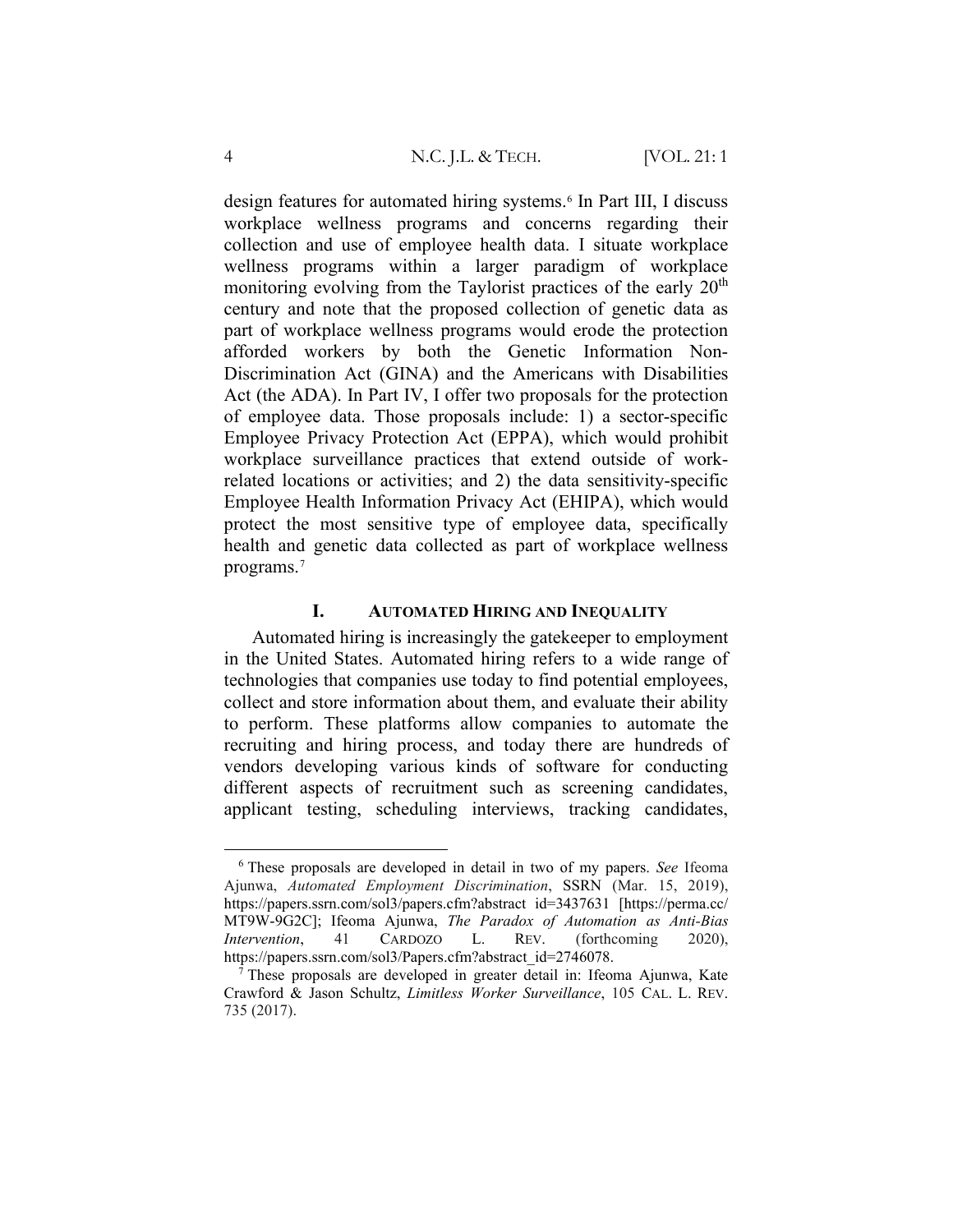checking references, and completing new-hire paperwork.<sup>[8](#page-4-0)</sup> According to some employers, these new technologies are automating recruitment processes that were previously performed manually, eliminating inefficiencies and boosting productivity.<sup>[9](#page-4-1)</sup>

Important questions have been raised about the reliability of these systems, and if they bring a high return on investment.<sup>[10](#page-4-2)</sup> According to a survey by Paychex in 2019, 72 percent of US Human Resource (HR) leaders reported that recruiting technology enabled them to reach high-quality candidates and 45 percent of them plan to increase financial investment in these technologies.<sup>[11](#page-4-3)</sup> Another survey conducted by Korn Ferry found that over 69 percent of recruiters surveyed asserted that automated hiring platforms enabled them to find more qualified candidates.<sup>[12](#page-4-4)</sup> However, even amid this perceived efficiency of automated hiring, recent headlines raise the alarm about the potential for automated hiring to enable employment discrimination and deepen the gulf of economic inequality in our society.

# *A. A Brief History of the Development of Automated Hiring Platforms*

Automated hiring sites like Monster.com emerged on the web in 1994 to provide searchable job ads taken from newspapers.<sup>[13](#page-4-5)</sup>

<span id="page-4-0"></span><sup>8</sup> *Applicant Tracking Systems (ATS) Market Analysis and Segment Forecast To 2026*, REPORTS & DATA (2019), https://www.reportsanddata.com/reportdetail/applicant-tracking-system-ats-market [https://perma.cc/3C9Q-M94H].

<span id="page-4-1"></span><sup>9</sup> Roy Maurer, *The Robots Are Already Here: How Automation Will Shake Up*  Recruiting, SHRM (June 8, 2018), [https://www.shrm.org/resourcesandtools/hr](https://www.shrm.org/resourcesandtools/hr-topics/talent-acquisition/pages/entelo-robots-automation-recruiting.aspx)[topics/talent-acquisition/pages/entelo-robots-automation-recruiting.aspx](https://www.shrm.org/resourcesandtools/hr-topics/talent-acquisition/pages/entelo-robots-automation-recruiting.aspx) [https://perma.cc/L6TB-S96X].

<span id="page-4-2"></span><sup>&</sup>lt;sup>10</sup> *Applicant Tracking Systems (ATS) Market Analysis and Segment Forecast To 2026, supra note 8.* 

<span id="page-4-3"></span><sup>&</sup>lt;sup>11</sup> 2019 Paychex Pulse of HR Survey: A Focus on Technology and Talent, PAYCHEX, INC. (June 24, 2019), https://www.paychex.com/secure/ whitepapers/hr-pulse-2019 [https://perma.cc/3WAR-6CQ3].

<span id="page-4-4"></span><sup>12</sup> *Korn Ferry Global Survey: Artificial Intelligence (AI) Reshaping the Role of the Recruiter*, KORN FERRY (Jan. 18, 2018), https://www.kornferry.com/ press/korn-ferry-global-survey-artificial-intelligence-reshaping-the-role-of-therecruiter [https://perma.cc/RE35-9KJC].

<span id="page-4-5"></span><sup>13</sup> Dylan Walsh, *Don't Let Artificial Intelligence Pick Your Employees*, STAN. GRADUATE SCH. BUS. (Feb. 8, 2019), https://www.gsb.stanford.edu/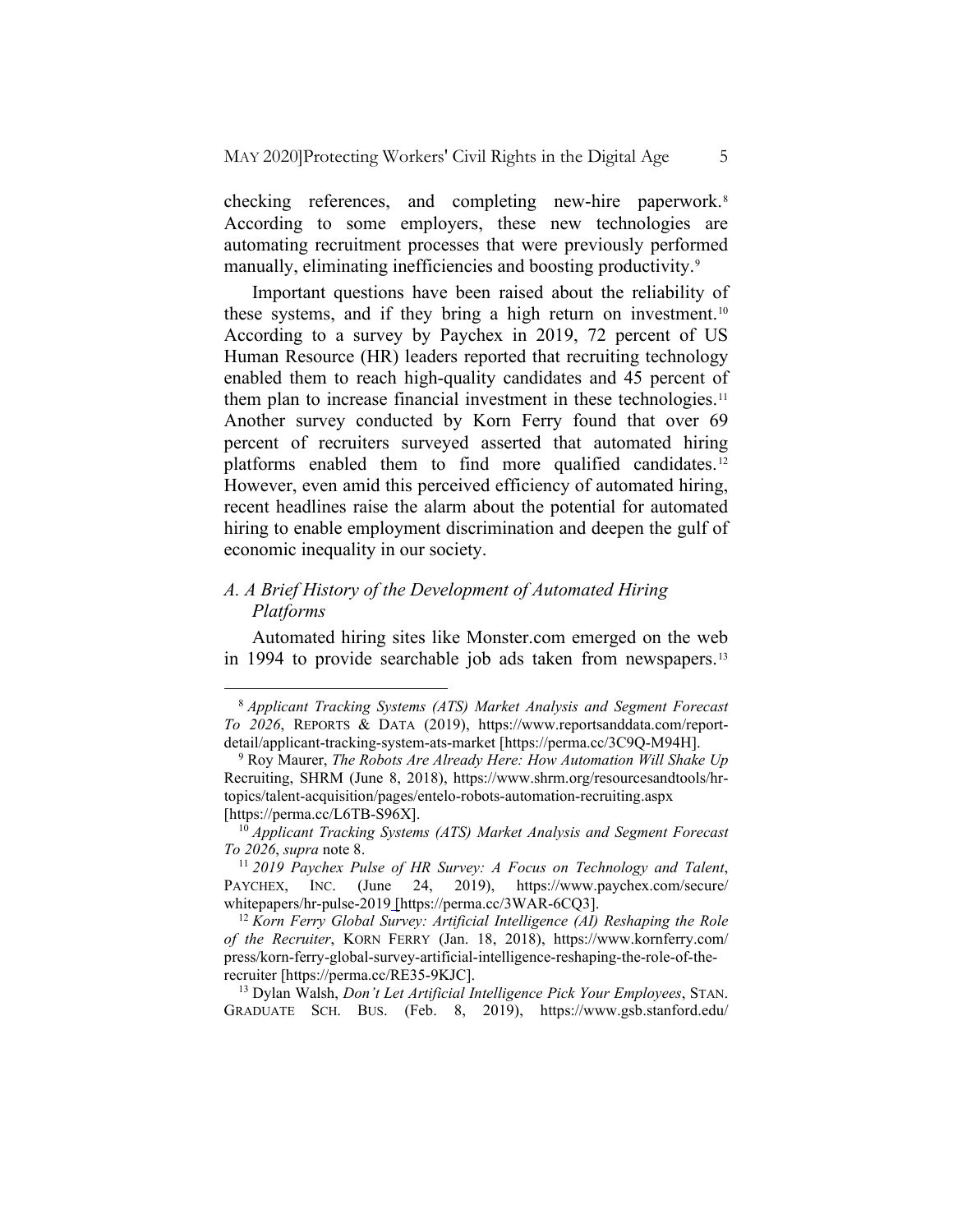Initially, job openings were advertised in newspapers and applications were submitted by hand or mail, then employers would manually sift through the typewritten resumes, shortlist candidates, interview, and select the most qualified individuals.[14](#page-5-0) Monster changed the way people searched and applied for jobs and enabled companies to speed up the pace of recruitment.[15](#page-5-1) Starting in the late 1990s, when employers faced tight labor market conditions, employers tried to make the sourcing process more efficient by putting simplified applications online and then managing them with applicant tracking software.<sup>[16](#page-5-2)</sup> This caused a surge in the number of applications received by employers as job posts that historically received twenty applications were suddenly receiving hundreds of resumes in a matter of minutes[.17](#page-5-3) Brassring (now acquired by IBM) was one of the pioneer ATS platforms created in 1998 followed by Recruitsoft (now Taleo) in 1999. Since then, Taleo has sustained dominance of the market and has along with other players extended their service to include full suites of HR software.<sup>[18](#page-5-4)</sup>

By the mid-2000s, the recruiting process transformed as social networks surfaced as a channel for sourcing candidates with LinkedIn and Indeed leading the pack in 2003 and 2004 respectively. Following the 2008 recession, employers intent on minimizing spending began to use tools like Skype and Hirevue to conduct standardized video interviews and HireIQ for automated telephone interviews that are taped and assessed for personality

insights/dont-let-artificial-intelligence-pick-your-employees **[**https://perma.cc/G8VT-LELT].

<span id="page-5-0"></span><sup>14</sup> Robert J. Lavigna & Steven W. Hays, *Recruitment and Selection of Public Workers: An International Compendium of Modern Trends and Practices*, 33 PUB. PERS'L MGMT. 237 (2004).

<span id="page-5-1"></span><sup>15</sup> Michael Overell, *The History of Innovation in Recruitment Technology and Services*, TECHCRUNCH (Oct. 29, 2016), https://techcrunch.com/2016/10/29/thehistory-of-innovation-in-recruitment-technology-and-services [https://perma.cc/4SWL-6REG].

<span id="page-5-4"></span><span id="page-5-3"></span><span id="page-5-2"></span><sup>16</sup> Peter Cappelli, *We Can Now Automate Hiring. Is that Good?*, HARV. BUS. REV. (Dec. 12, 2013), https://hbr.org/2013/12/we-can-now-automate-hiring-isthat-good [https://perma.cc/9JSB-M493].

<sup>17</sup> Walsh, *supra* note 13.

<sup>18</sup> Overell, *supra* note 15.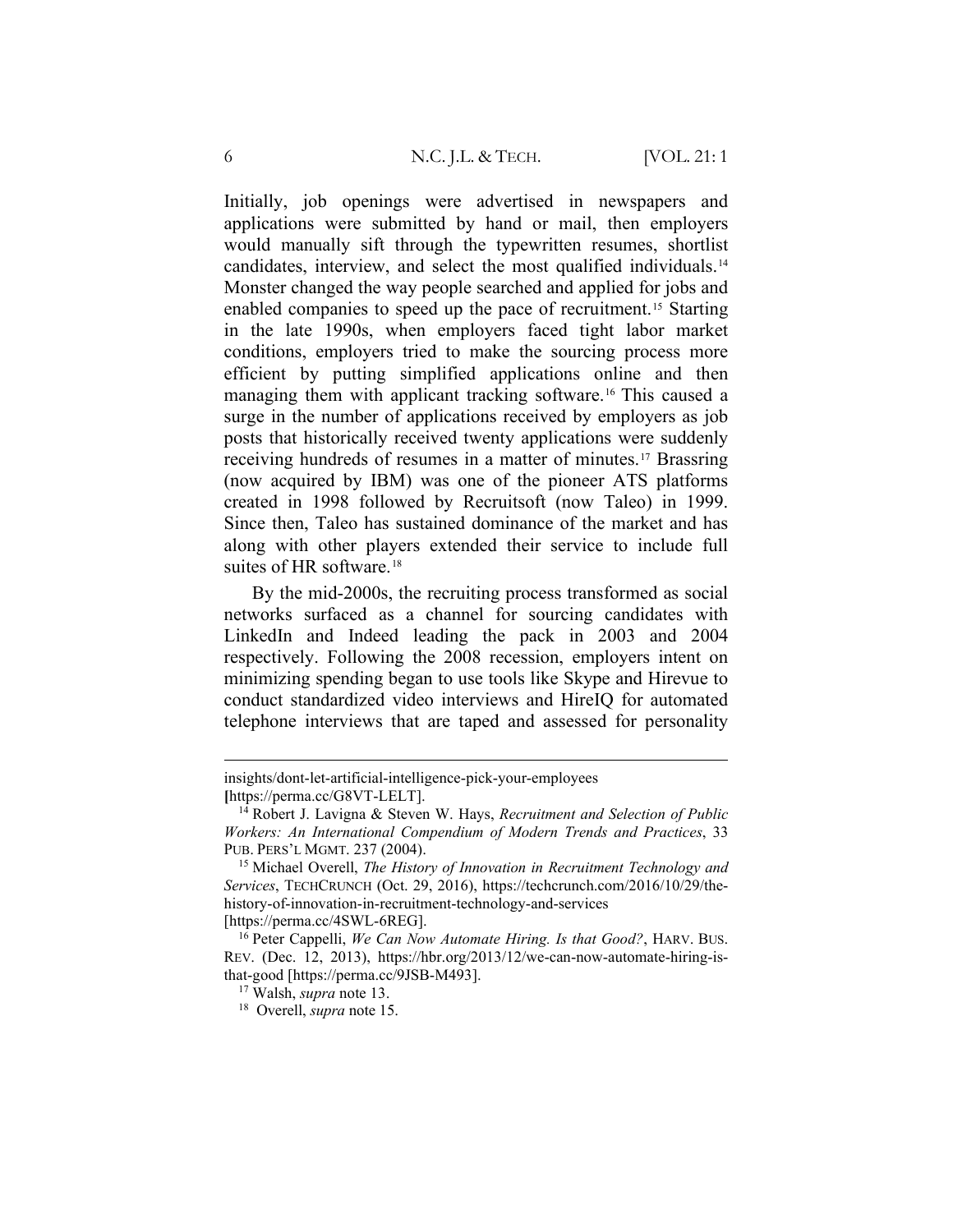and other attributes.<sup>[19](#page-6-0)</sup> Even virtual reality tools, a leap from gamified assessments, are now being used by companies to provide immersive job previews to applicants during the hiring process.<sup>[20](#page-6-1)</sup> With the introduction of technologies in recruitment and the unending desire for efficiency, automated hiring platforms (AHPs) have grown and evolved, expanding the purview from sourcing to actual selection.[21](#page-6-2) In 2000, the Electronic Recruiting Index (ERI) reported a substantial increase in spending on electronic recruiting from \$4.5 billion in 1998 to over \$15 billion in 1999.<sup>[22](#page-6-3)</sup>

#### *B. Does Automated Hiring Eliminate or Exacerbate Bias?*

One common thinking regarding automated hiring is that it eliminates human bias and thus results in hiring outcomes less prejudiced than when hiring is conducted by humans.[23](#page-6-4) This sentiment is driven in large part by a belief in data objectivity, that is the unquestioning belief that large numbers of data will return accurate results.[24](#page-6-5) Concomitant with the belief in data objectivity is an uncritical acceptance of decisions derived from big data driven algorithmic systems.[25](#page-6-6) As scholars like Professor Anupam Chander have emphasized, although computerized algorithms are perceived as impartial because computers operate on logic, their results may

<sup>19</sup> Cappelli, *supra* note 16.

<span id="page-6-1"></span><span id="page-6-0"></span><sup>20</sup> Lin Grensing-Pophal, *Providing Realistic Job Previews Through 360- Degree Video*, SOC'Y FOR HUM. RESOURCE MGMT. (Mar. 30, 2018).

<sup>21</sup> Walsh, *supra* note 13.

<span id="page-6-3"></span><span id="page-6-2"></span><sup>22</sup> DAVE BARTRAM, *Testing on the Internet: Issues, Challenges and Opportunities in the Field of Occupational Assessment*, *in* COMPUTER-BASED TESTING AND THE INTERNET: ISSUES AND ADVANCES 13 (2005).

<span id="page-6-4"></span><sup>&</sup>lt;sup>23</sup> "Advocates applaud the removal of human beings and their flaws from the assessment process." Algorithms or automated systems are often seen as fair because they are "claimed to rate all individuals in the same way, thus averting discrimination." Danielle Keats Citron & Frank Pasquale, *The Scored Society: Due Process for Automated Predictions*, 89 WASH. L. REV. 1, 4 (2014).

<span id="page-6-5"></span><sup>24</sup> Danah Boyd & Kate Crawford, *Critical Questions for Big Data*, 15 J. INFO. COMM. & SOC'Y 662 (2012).

<span id="page-6-6"></span><sup>25</sup> *See, e.g.*, Chris Anderson, *The End of Theory: The Data Deluge Makes the Scientific Method Obsolete*, WIRED (June 23, 2008), https://www.wired.com/ 2008/06/pb-theory/ [https://perma.cc/3DAS-LVE6] (arguing that "correlation is causation" and that the scientific method is now defunct).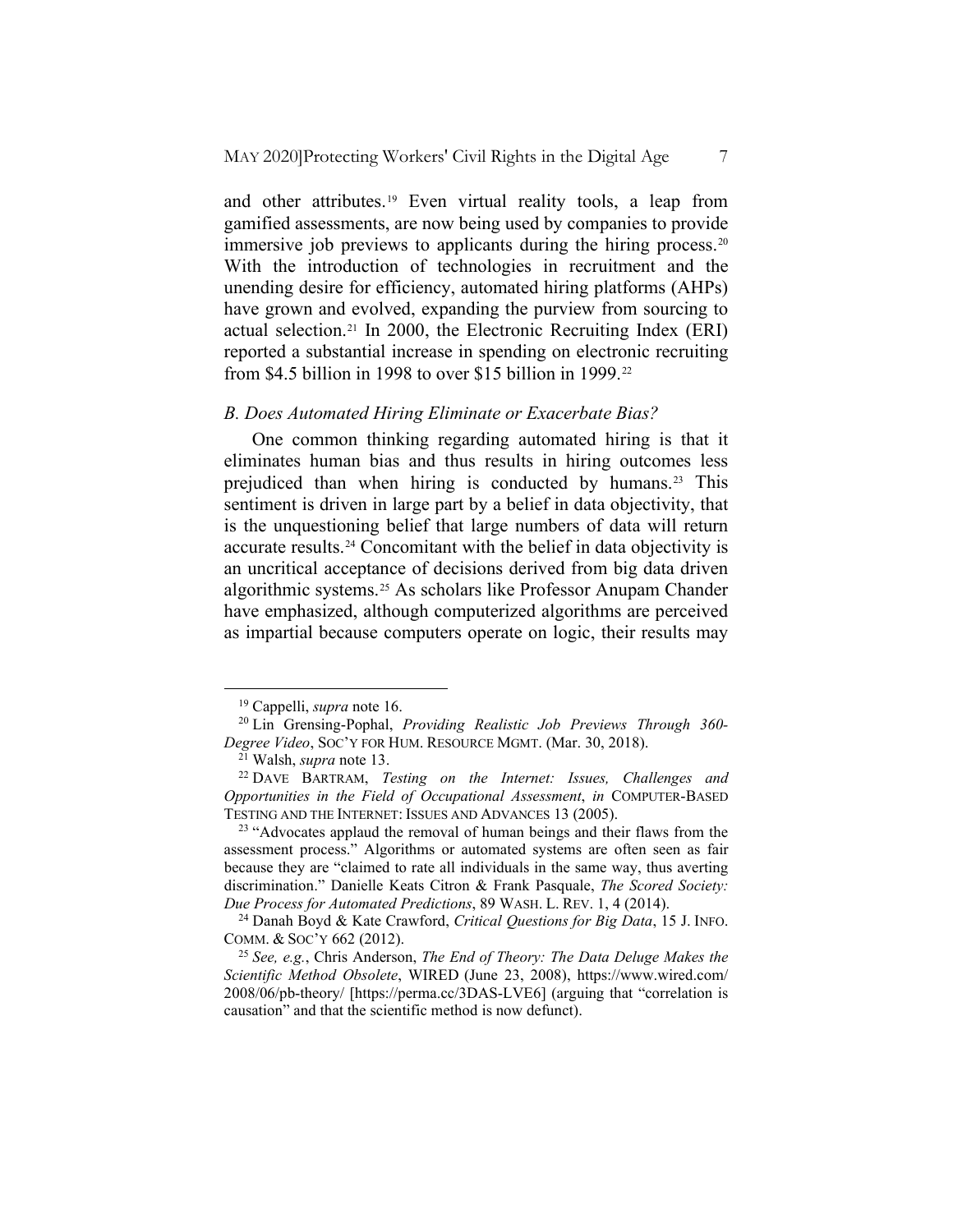still bear the traces of real world discrimination.<sup>[26](#page-7-0)</sup> Chander notes that "[a]lgorithms trained or operated on a real-world data set that necessarily reflects existing discrimination may well replicate that discrimination."<sup>[27](#page-7-1)</sup>

Recent headline-making news proves this point. For example, in 2018, it was revealed that Amazon's engineering team in Edinburgh, Scotland, had inadvertently created an automated hiring system which favored men.<sup>[28](#page-7-2)</sup> The creators of the system had used computer models to "trawl through past candidates' résumés and pick up on about 50,000 key terms."[29](#page-7-3) Using those selected key terms, "[t]he system would crawl the web to recommend candidates."[30](#page-7-4) Although it is not certain how the creators of the system went wrong, one plausible explanation is that the system had been trained on the resumes of high performing workers (which in a workplace that had predominantly male workers would also be resumes of mostly male workers) and that the machine learning system had then deduced that men were preferred applicants. Thus, the system "downgraded résumés containing the words 'women's' and filtered out candidates who had attended two women-only colleges."[31](#page-7-5)

But automated hiring can also be intentionally deployed to exclude segments of the labor force. This has been found to be true

<span id="page-7-0"></span><sup>26</sup> *See* Anupam Chander, *The Racist Algorithm?*, 115 MICH. L. REV. 1023, 1041 (2017).

<sup>27</sup> *Id.* at 1036.

<span id="page-7-2"></span><span id="page-7-1"></span><sup>28</sup> Isobel Asher Hamilton, *Amazon Built an AI Tool to Hire People but Had to Shut It Down Because It Was Discriminating Against Women,* BUS. INSIDER (Oct. 10, 2018), https://www.businessinsider.com/amazon-built-ai-to-hirepeople-discriminated-against-women-2018-10 [https://perma.cc/UQQ8-S7BE].  $^{29}$  *Id.* 

<sup>30</sup> *Id.*

<span id="page-7-5"></span><span id="page-7-4"></span><span id="page-7-3"></span> $31$  Ironically, the automated hiring system revealed workplace gender disparity here in concrete numbers. This is more difficult to do with traditional hiring. This demonstrates that automated hiring, with the proper governance, could be a boon to anti-discrimination law goals. Contrast this to what the legal scholar Professor Jessica Fink has identified as the more nebulous "gender-sidelining," a workplace dynamic in which, for example, "women often lack access to important opportunities or feel subjected to greater scrutiny than their male peers." *See*  Jessica Fink, *Gender Sidelining and the Problem of Unactionable Discrimination*, 29 STAN. L. & POL'Y REV. 57, 57 (2018).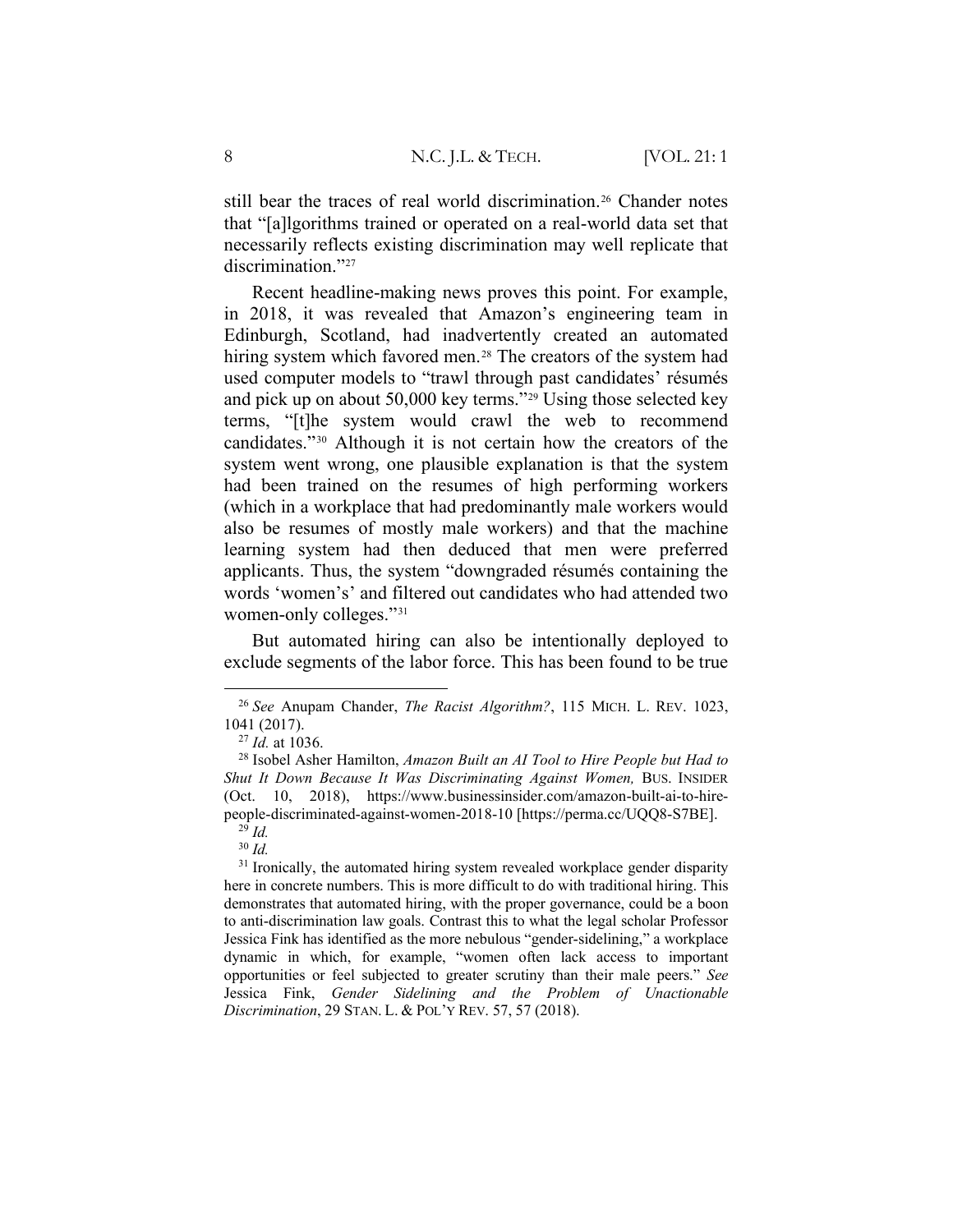for age discrimination in employment.<sup>[32](#page-8-0)</sup> For example, following the complaint of an Illinois man who could not complete an automated hiring application due to built-in age restrictions on the online platform, the Attorney General of Illinois launched an investigation which revealed that several online automated hiring platforms had design features that dissuaded older applicants, in violation of the Age Discrimination in Employment Act (the ADEA).<sup>[33](#page-8-1)</sup> Likewise, other federally unprotected populations, such as caregivers and formerly incarcerated citizens might find themselves summarily dismissed by automated hiring systems programmed to cull applicants with gaps in employment.<sup>[34](#page-8-2)</sup>

In my research, I identify four major problems with automated hiring: 1) the design features of automated hiring platforms may enable them to serve as culling systems that discreetly eliminate applicants from protected categories without retaining a record; 2) automated hiring systems that allow for the deployment of facially neutral variables that are indeed still proxies for protected categories, like gender or race, may be used to justify biased employment results as objective; 3) intellectual property law, which protects automated hiring systems from scrutiny, allows discriminatory practices to go undetected; and 4) a worker lack-ofcontrol over the portability of applicant data captured by automated hiring systems increases the chance of repeated

<span id="page-8-0"></span><sup>32</sup> Ifeoma Ajunwa, *Age Discrimination by Platforms*, 40 BERKELEY J. EMP. & LAB. L.1 (2019).

<span id="page-8-1"></span><sup>&</sup>lt;sup>33</sup> Letters from Lisa Madigan, Att'y Gen., Ill., to Online Hiring Agencies (Mar. 1, 2017), https://media.npr.org/assets/news/2017/03/letters.pdf [https://perma.cc/8RLU-2X5D]; *See also*, Ina Jaffe, *Older Workers Find Age Discrimination Built Right into Some Job Websites*, NATIONAL PUBLIC RADIO: ALL THINGS CONSIDERED (Mar. 28, 2017), https://www.npr.org/2017/03/28/521771515/older-workers-find-agediscrimination-built-right-into- some-job-sites [https://perma.cc/LH89-ENBD**].**

<span id="page-8-2"></span><sup>34</sup> Ifeoma Ajunwa & Daniel Greene, *Platforms at Work: Automated Hiring Platforms and Other New Intermediaries in the Organization of Work*, in WORK AND LABOR IN THE DIGITAL AGE 61 (Stephen P. Vallas & Anne Kovalainen eds., 2019).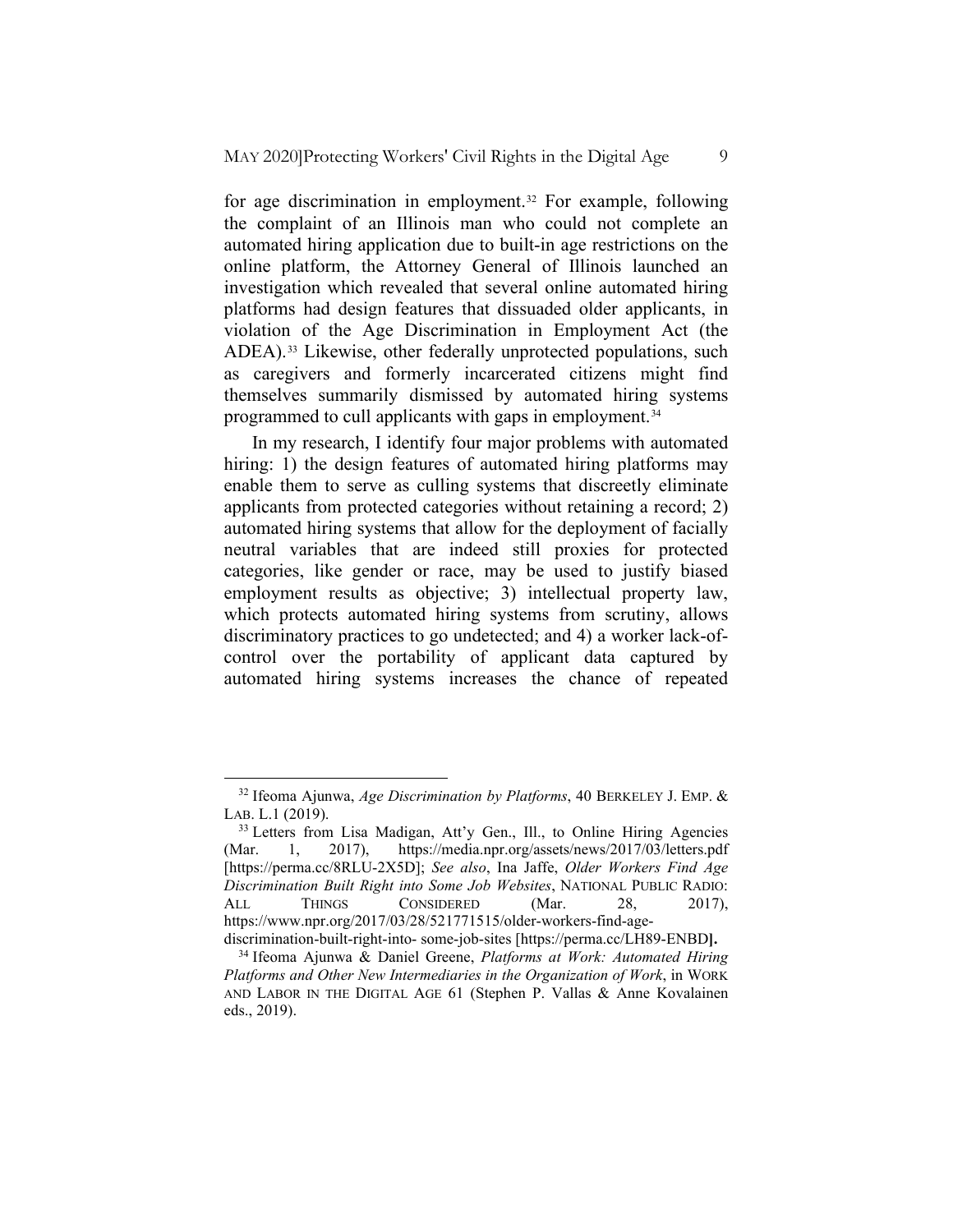employment discrimination, which could result in certain classes of job applicants being *algorithmically blackballed*.[35](#page-9-0)

## *C. Automated Video-Interviewing: Newest Trend in Hiring and Greatest Privacy and Discrimination Risk*

Automated video-interviews represent the newest trend in automated hiring. This technology captures candidates' responses to pre-recorded interview questions and assesses them based on their word choices, speech patterns, and facial expressions to determine their fit for the job position and the company's culture.<sup>[36](#page-9-1)</sup> A survey of 506 companies in 2011 showed that 47 percent use video interviewing to shorten the hiring timeframe and save costs, and 22 percent would consider it for interviewing non-local candidates. And more recently in 2018, 60 percent of organizations surveyed confirmed that they are turning to video interviews for recruitment.[37](#page-9-2) Below is a quick survey of companies producing automated video-interviewing algorithmic systems:

*1. HireVue:* A pioneer in video interviewing and a platform for applicant management, candidate assessment and video interviewing that promises employer benefits of 24 percent cost savings and 25-40 percent time savings.<sup>[38](#page-9-3)</sup> The claim is that this technology captures more than a million meaningful data elements about a job candidate in each minute of video and can tell managers things about candidates' truthfulness and confidence in answering questions. HireVue records candidates' responses to preset questions and then analyzes and scores them based on tone,

<span id="page-9-0"></span><sup>35</sup> These problems are discussed in greater detail in *Automated Employment Discrimination*, *supra* note 6.

<span id="page-9-1"></span><sup>36</sup> *How AI Changes Recruiting Strategies Right Now*, RECRUITMENT PROCESS OUTSOURCING ASS'N (Oct 10, 2019), https://blog.rpoassociation.org/blog/howai-changes-recruiting-strategies-right-now [https://perma.cc/Y5RG-AJVW].

<span id="page-9-2"></span><sup>37</sup> Nilam Oswal, *The Latest Recruitment Technology Trends and How to Really Use Them,* PC WORLD (Feb. 9, 2018), https://www.pcworld.idg.com.au/ article/633219/latest-recruitment-technology-trends-how-really-use-them/ [https://perma.cc/VS8E-UDFJ].

<span id="page-9-3"></span><sup>38</sup> JANINE WOODWORTH, JAKE BAUER, DENNI ORAVEC, HIREVUE, DIGITAL INTERVIEWING: THE VOICE OF THE CANDIDATE (2014), http://www.thetalentboard.org/wp-content/uploads/2014/06/Digital-Interviewing-The-Voice-of-the-Candidate.pdf [https://perma.cc/L6EY-PTEC].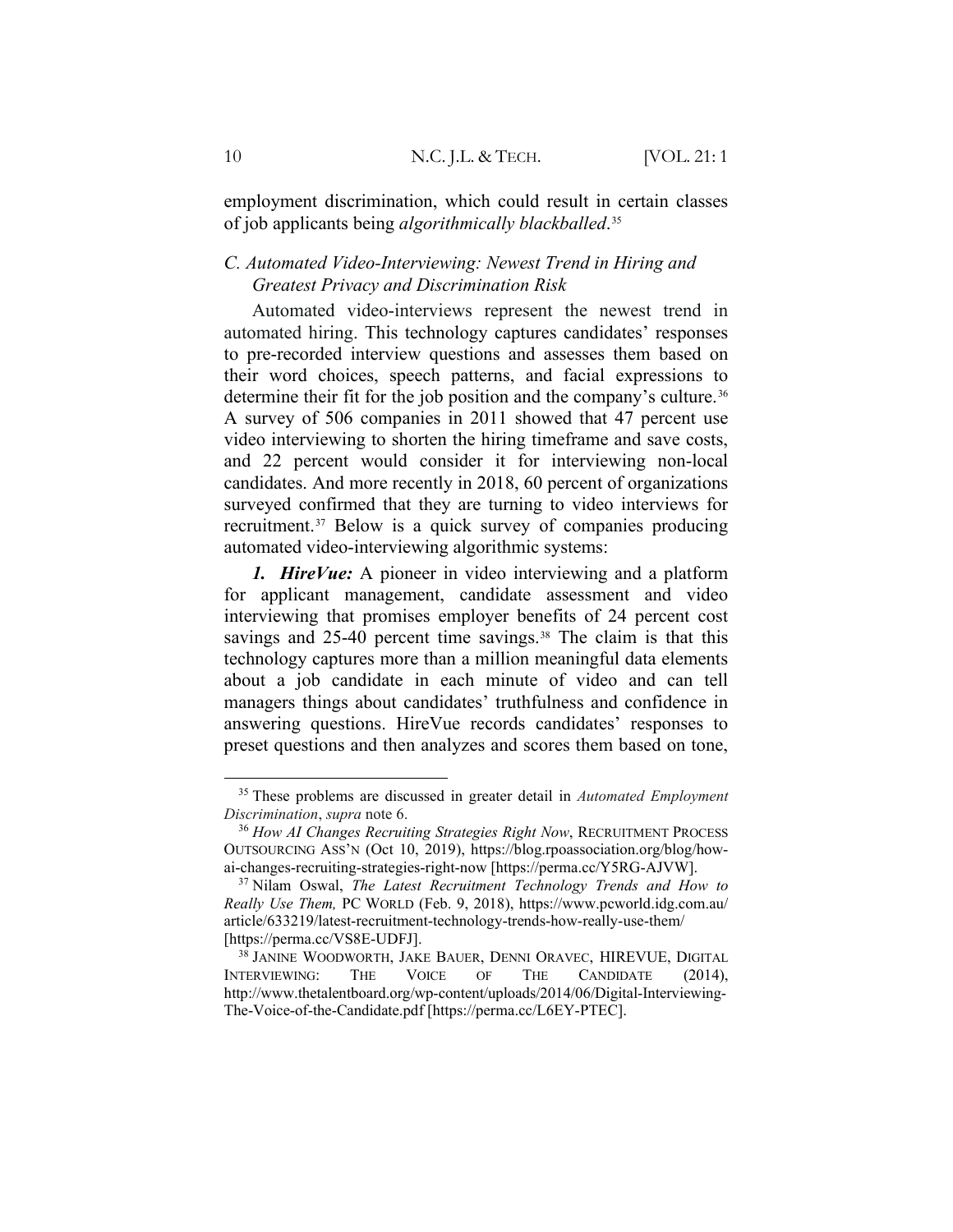body language, and keyword,<sup>[39](#page-10-0)</sup> as well as criteria that are proven to be predictive of job performance.<sup>[40](#page-10-1)</sup> This platform is mostly used by organizations in retail, customer service, and hospitality for volume hiring. HireVue now has more than 600 customers and has delivered more than 5 million video interviews.<sup>[41](#page-10-2)</sup> Some clients include Tiffany & Co., Hilton, Unilever, Oracle, HBO, Dow Jones, and Staples.[42](#page-10-3)

*2. Talview***:** An AI-enabled video interviewing technology used by many Fortune 500 companies and clients across more than 102 countries.[43](#page-10-4) Popular clients include Amazon, Societe Generale, DHL, UNICEF, Deloitte, and Sephora.<sup>[44](#page-10-5)</sup>

*3. Spark Hire***:** A popular video interviewing software with over 5,000 customers that uses on-demand video interviews to screen job candidates and help recruiters identify the best candidates for a job earlier in the hiring process. Popular clients include the United States Postal Service, IKEA, Volkswagen, and Chick-fil-A.[45](#page-10-6)

**4.** *Wepow***:** This technology allows employers to pre-record or schedule live video interviews with candidates and compare and

<span id="page-10-0"></span><sup>39</sup> Dandan Chen, Pedro Galicia, Daniel Manjarrez, & Lauren Sims, *The Growing Role of Technology in Talent Acquisition*, CORNELL U. ILR SCHOOL: CURRENT ISSUES AND TRENDS IN HUMAN RESOURCES (Feb. 2018), https://est05.esalestrack.com/esalestrack/Content/Content.ashx?aid=2181&syste m\_filename=58ee0e8c-aabf-412f-afbd-d5b34a20c727.pdf [https://perma.cc/978Y-5QZ7].

<span id="page-10-1"></span><sup>40</sup> *Recruiting Software – All You Need to Know*, HARVER (2019), https://harver.com/blog/recruiting-software/ [https://perma.cc/3X64-UUDH].

<span id="page-10-2"></span><sup>41</sup> Josh Bersin, *AI Comes To Recruiting: Will Interviews Go The Way Of The Dinosaur?*, JOSH BERSIN (Nov. 9, 2018), https://joshbersin.com/2018/11/aicomes-to-recruiting-will-interviews-go-the-way-of-the-dinosaur/ [https://perma.cc/EE22-EWBN].

<span id="page-10-3"></span><sup>42</sup> *Customers,* HIREVUE (2019), https://www.hirevue.com/customers [https://perma.cc/C4L5-KX9H].

<span id="page-10-4"></span><sup>43</sup> *Top 36 Pre-Employment Assessment Tools*, ACADEMY TO INVIGORATE HR (AIHR) DIGITAL (Dec. 2019), https://www.digitalhrtech.com/top-preemployment-assessment-tools/ [https://perma.cc/7RCB-BAGL**].**

<span id="page-10-5"></span><sup>44</sup> *Our Customers*, TALVIEW (2019) https://www.talview.com/clients [https://perma.cc/8THK-VRAN].

<span id="page-10-6"></span><sup>45</sup> *Hear it from our Happy Customers,* SPARK HIRE (2019) https://www.sparkhire.com/customers [https://perma.cc/6KH2-6PKZ].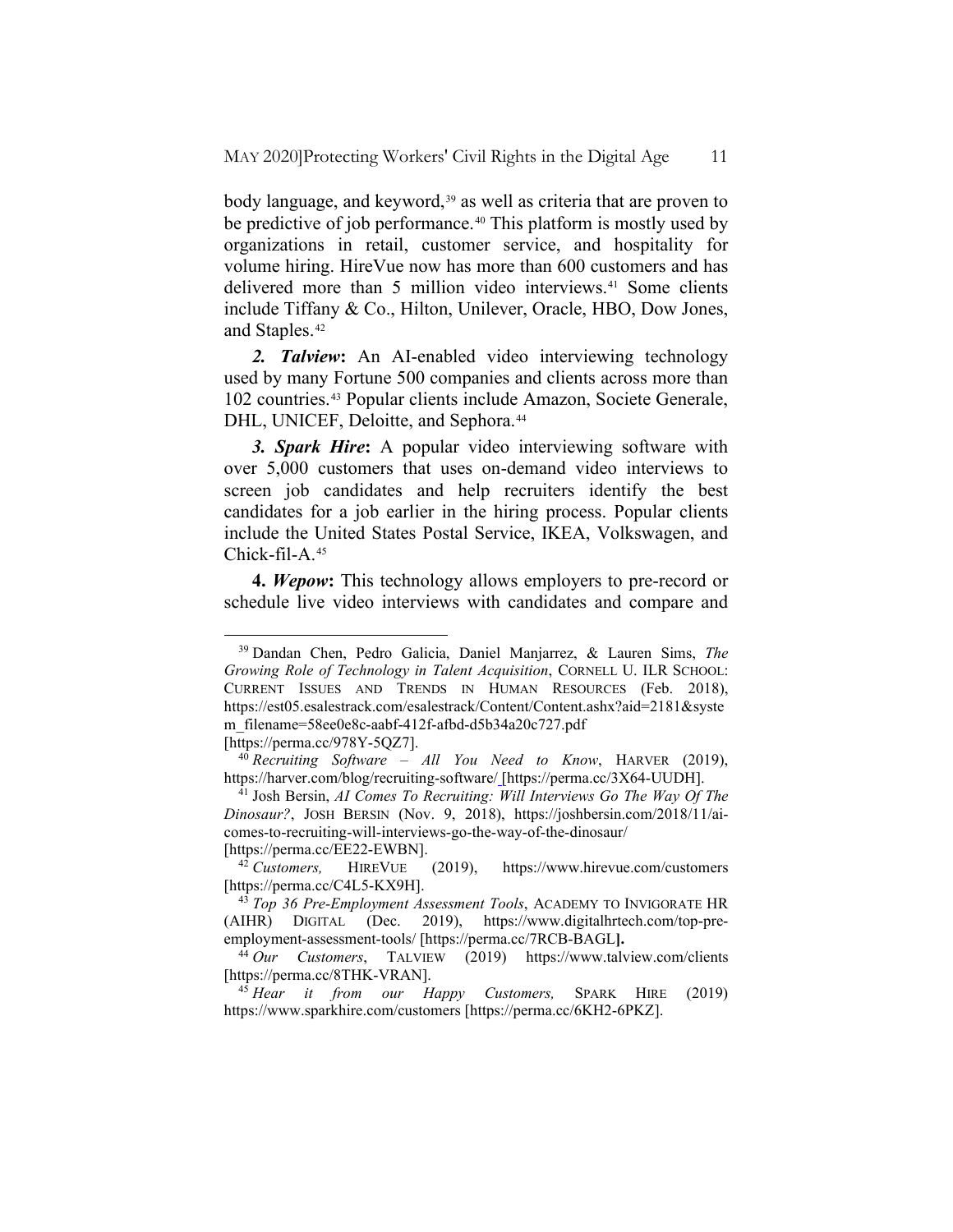rank them based on predefined criteria. It also analyzes the recruitment process and highlights areas for improvement. Top customers include Heineken, Genentech, Virgin Atlantic, Walmart, Adidas, and many more.<sup>[46](#page-11-0)</sup>

As experts have noted, video interviewing could enable employment discrimination, since many of these types of systems are trained on white male faces and voices.[47](#page-11-1) This would disadvantage both racial minorities and white women, as their facial expressions and tone of voice might be misinterpreted.<sup>[48](#page-11-2)</sup> Other issues associated with automated video interviewing systems include the unregulated collection of the applicant's personal data and the "black box"[49](#page-11-3) nature of how such information is used by employers and others. Dan Lyons warns us in his book, *Lab Rats*:

HireVue's robot recruiting system is building a database of deep, rich psychographic information on millions of people. Moreover, the data is not anonymous. Your psychographic blueprint is connected to all of your personal information—name, address, email, phone number, work history, education. And they have you on video. Everything you say in an interview can follow you around for the rest of your life.<sup>[50](#page-11-4)</sup>

Still, to date, there are no federal regulations as to the collection, storage, or use of data from automated hiring platforms, including video interviewing.

<span id="page-11-0"></span><sup>46</sup> *Your Success is Our Success . . . We Power You,* WEPOW, LLC (2018), https://www.wepow.com/en/customers [https://perma.cc/QH7B-9EVQ].

<span id="page-11-1"></span><sup>47</sup> Tess Townsend, *Most Engineers Are White and So Are the Faces That They Use to Train Software*, VOX: RECODE (Jan. 18, 2017), https://www.vox.com/2017/1/18/14304964/data-facial-recognition-troublerecognizing-black-white-faces-diversity [https://perma.cc/BZU6-JRYX]**.** "A lack of diversity in the training set leads to an inability to easily characterize faces that do not fit the normal face derived from the training set." *Id.*

<span id="page-11-2"></span><sup>48</sup> Thor Benson, *Your Next Job Interview Could Be with a Racist Bot*, DAILY BEAST (Apr. 20, 2018), https://www.thedailybeast.com/your-next-job-interviewcould-be-with-a- racist-bot [https://perma.cc/FRA4-BHQT].

<span id="page-11-3"></span><sup>49</sup> *See* Frank Pasquale, THE BLACK BOX SOCIETY: SECRET ALGORITHMS THAT CONTROL MONEY AND INFORMATION (2015) (arguing that unregulated and opaque data collection is contributing to social inequality).

<span id="page-11-4"></span><sup>50</sup> DAN LYONS, LAB RATS: HOW SILICON VALLEY MADE WORK MISERABLE FOR THE REST OF US (2019).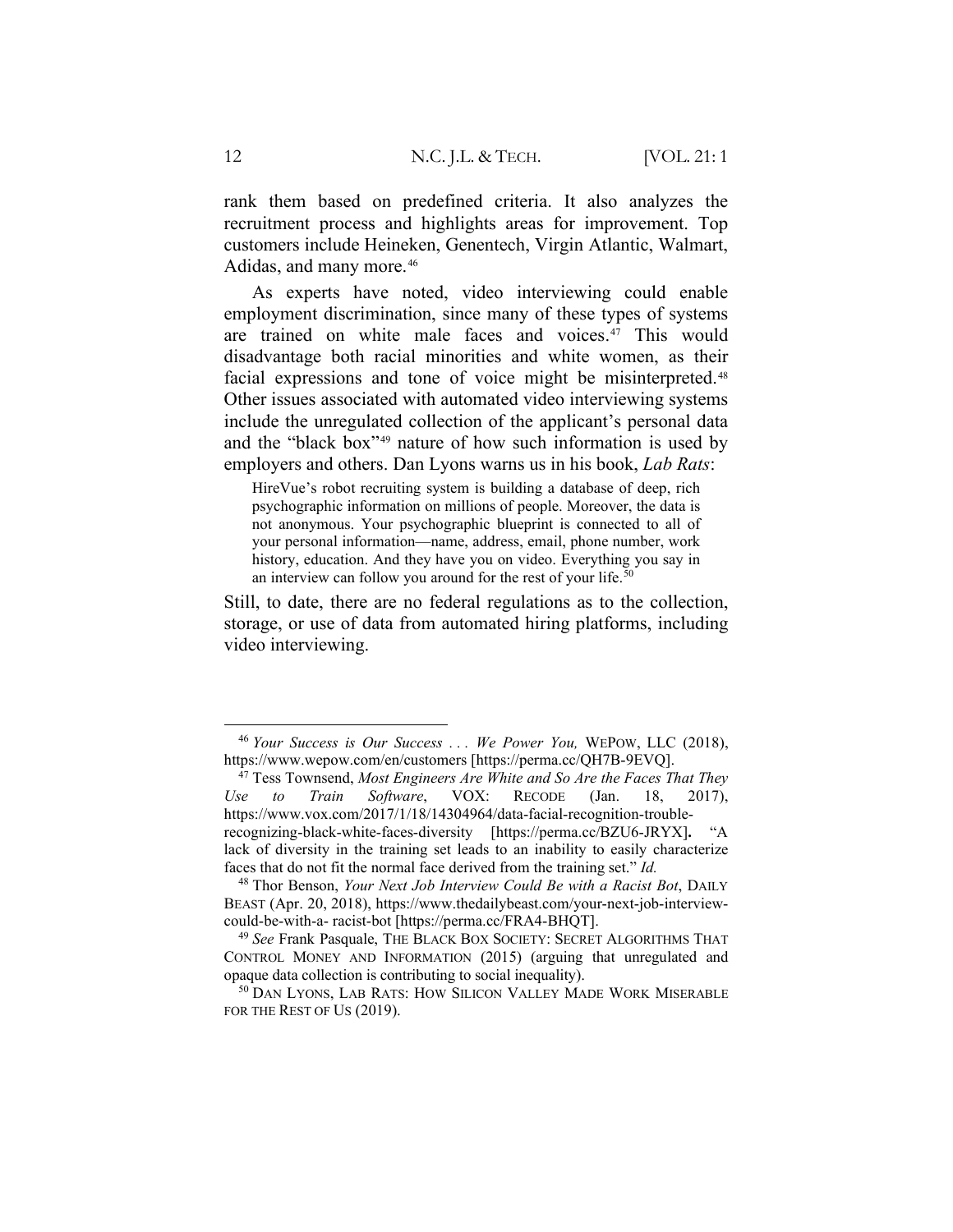#### **II. SOME PROPOSALS FOR GOVERNING AUTOMATED HIRING**

#### *A. Discrimination Per Se*

Title VII requires intent for liability to attach, or in the absence of intent a clear demonstration of disparate impact with no excuse of business necessity for the disparity.[51](#page-12-0) When bringing disparate impact claims, plaintiffs are likely to face challenges. For one, courts are inconsistent in addressing the requirement of compiling appropriate statistics to show that a policy has a disparate impact.<sup>[52](#page-12-1)</sup> To address the difficulties associated with enforcing protections against employment discrimination, I propose a new burdenshifting theory of liability, *discrimination per se*.[53](#page-12-2) The proposed new doctrine of *discrimination per se* would allow for a third cause of action under Title VII.<sup>[54](#page-12-3)</sup> The aim here is to ensure that employment discrimination plaintiffs who have difficulty obtaining the means to show statistical proof of disparate impact can still

<span id="page-12-0"></span><sup>&</sup>lt;sup>51</sup> Proving clear intent is necessary when attempting to make a disparate treatment case under Title VII. However, under the disparate impact of clause of action codified in Title VII, the intent is implied from an established pattern. *See*  U.S. Civil Rights Act of 1964 § 7, 42 U.S.C. § 2000e-2(1)(A).

<span id="page-12-1"></span><sup>52</sup> *See, e.g.*, Charles A. Sullivan, *Disparate Impact: Looking Past the Desert Palace Mirage*, 47 WM. & MARY L. REV. 911, 989 (2005).

<span id="page-12-2"></span><sup>53</sup> I provide the details of this proposed legal doctrine in *The Paradox of Automation as Anti-Bias Intervention*, *supra* note 6. Although my proposed doctrine borrows from tort theory, it is important to note that the National Labor Relations Act already characterizes some employer actions as per se violations. National Labor Relations Act, 29 U.S.C. § 158 (2012). Timothy M. McConville, *Employer Policies May be Per Se Violations of the National Labor Relations Act (NRLA)*, NAT'L LAW REV. (Jul. 12, 2013) https://www.natlawreview.com/article/

employer-policies-may-be-se-violations-national-labor-relations-act-nlra [https://perma.cc/PEL5-3GZD].

<span id="page-12-3"></span><sup>&</sup>lt;sup>54</sup> Title VII of the Civil Rights Act protects the job applicant against discrimination on the basis of sex, race, color, national origin, and religion. *See*  U.S. Civil Rights Act of 1964 § 7, 42 U.S.C. § 2000e (2012). In addition to showing intentional discrimination, plaintiffs may also argue that "a respondent uses a particular employment practice that causes a disparate impact on the basis of [a protected characteristic] and the respondent fails to demonstrate that the challenged practice is job related for the position in question and consistent with its business necessity." *See* U.S. Civil Rights Act of 1964 § 7, 42 U.S.C.  $$2000e-2(k)(1)(A)(i).$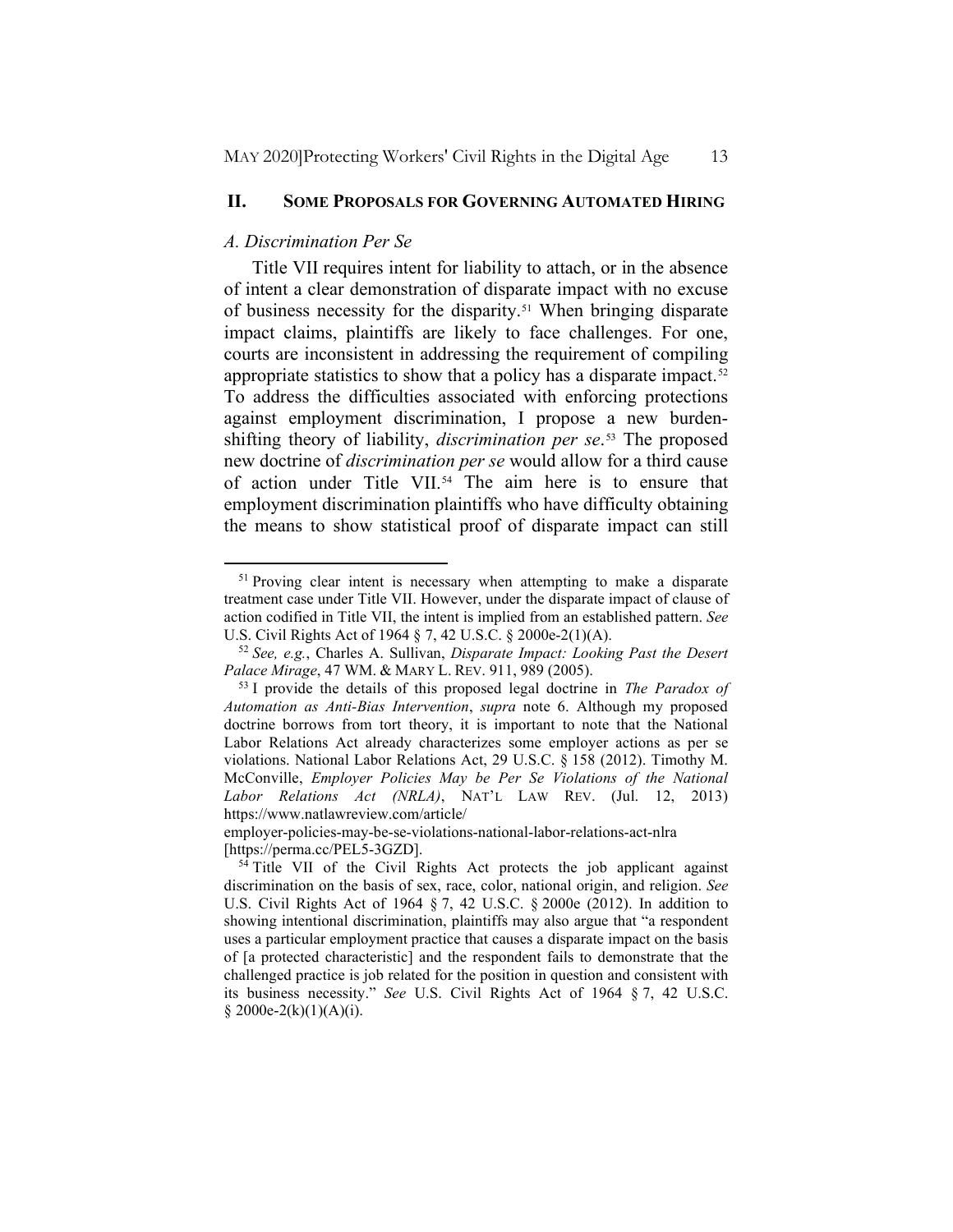bring suit. Under the proposed discrimination per se doctrine, a plaintiff can assert that a hiring practice (for example, the use of proxy variables resulting or *with the potential to result in* adverse impact to protected categories) is so egregious as to amount to *discrimination per se*, which would shift the burden of proof from the plaintiff to the defendant (employer) to show that its practice is non-discriminatory.[55](#page-13-0) I do not set forth a specific rule or standard for how to determine *discrimination per se*; rather, I think this is a question that, as has been done for other American legal doctrines, should be generated through case law.

In the case of automated hiring systems, employers have an obligation not to unlawfully discriminate against applicants, as proscribed by Title VII of the Civil Rights Act and other federal antidiscrimination laws. Furthermore, as I also propose, if selfaudits or external audits of hiring algorithms become mandated by law,<sup>[56](#page-13-1)</sup> then it follows that when an employer willfully neglects to audit and correct its automated hiring systems for unlawful bias, a *prima facie* (meaning an initial finding of) intent to discriminate could be implied, pursuant to the proposed doctrine of *discrimination per se*. Consider that some corporations make use of bespoke internal hiring algorithms, such that no one, except the corporation, has access to the hiring algorithm(s) and the results meaning then that only the corporation could know of any problems of bias.

Adoption of the *discrimination per se* doctrine would raise two issues: 1) establishing a standard for when the doctrine might apply; and 2) whether it imposes an onerous burden on employers. Regarding the first issue, it is up to the courts to establish clear precedents for when the doctrine applies. Regarding the burden on employers, automated hiring is a cost-saving measure and employers save both money and time by using it. However, just like an employer must supervise its human hiring managers, there still remains an obligation to audit automated hiring systems for

<span id="page-13-1"></span><span id="page-13-0"></span><sup>55</sup> Note that my proposal builds on the work of other legal scholars. *See, e.g.*, James Grimmelmann & David Westreich, *Incomprehensible Discrimination*, 7 CAL. L. REV. ONLINE 164, 177 (2017) ("Applicants who are judged and found wanting deserve a better explanation than, 'The computer said so.'").

<sup>56</sup> *Automated Employment Discrimination*, *supra* note 6.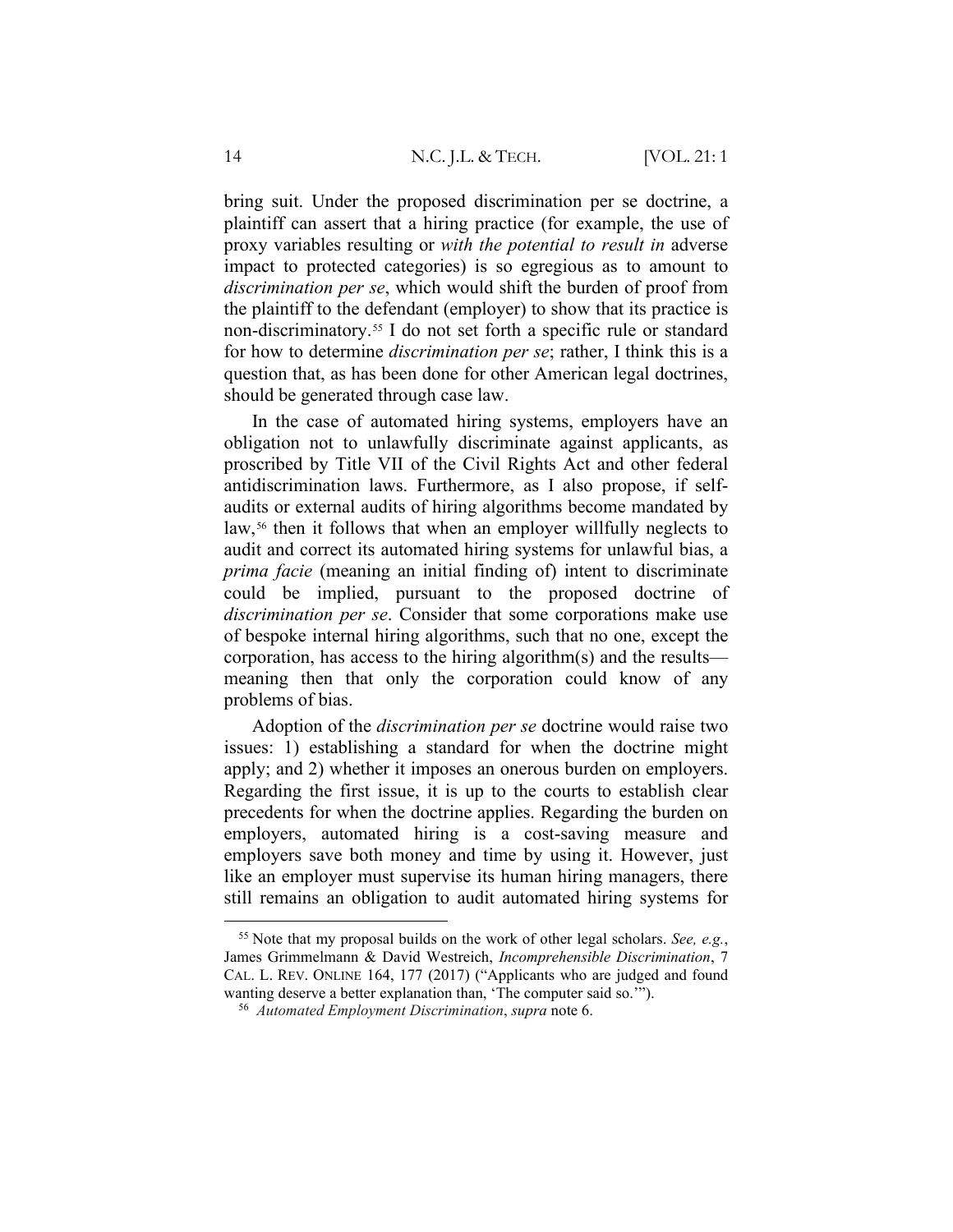bias. This burden is not excused because the hiring intermediary is an automated system.[57](#page-14-0) The doctrine of *discrimination per se* will ensure that employers are adopting responsible hiring practices.

## *B. Audit and Certification Requirements*

The auditing of automated decision-making systems is an idea that is gaining ground.<sup>[58](#page-14-1)</sup> This is especially true in regard to employment decision-making. As some experts have noted: "AI is not impartial or neutral" and furthermore "in the case of systems

<span id="page-14-0"></span><sup>57</sup> Professor Julie Cohen has been an early and constant voice calling for the adequate governance of emerging technologies. *See, e.g.*, Julie E. Cohen, *Law for the Platform Economy*, 51 U.C. DAVIS L. REV. 133, 189 (2017); JULIE COHEN, BETWEEN TRUTH AND POWER: THE LEGAL CONSTRUCTIONS OF INFORMATIONAL CAPITALISM (2019).

<span id="page-14-1"></span><sup>58</sup> Pauline Kim, *Auditing Algorithms for Discrimination*, 166 U. PA. L. REV. 189 (2017) (proposing the retention of audits of automated decision-making to check for discrimination); Julie E. Cohen, *The Regulatory State in the Information Age*, 17 THEORETICAL INQUIRIES L. 369, 372–73 (2016) ("[P]olicymakers must devise ways of enabling regulators to evaluate algorithmically-embedded controls . . . ."); Deven R. Desai & Joshua A. Kroll, *Trust But Verify: A Guide to Algorithms and the Law*, 31 HARV. J.L.. & TECH. 1, 16–17 (2017) (discussing designing algorithmic systems to enable audits by regulators); Keats Citron & Pasquale, *supra* note 23, at 24–25 (proposing that the FTC audit consumer scoring systems); Frank Pasquale, *Beyond Innovation*  and Competition: The Need for Qualified Transparency in Internet *Intermediaries*, 104 NW. U. L. REV. 105, 169–71 (2010) (calling for monitoring of search engines and considering the possibility of the FTC playing that role); W. Nicholson Price II, *Regulating Black-Box Medicine*, 116 MICH. L. REV. 421, 464 (2017) (calling for greater FDA and third-party scrutiny of medical algorithms); Paul Schwartz, *Data Processing and Government Administration: The Failure of the American Legal Response to the Compute*r, 43 HASTINGS L.J. 1321, 1325 (1992) (calling for "independent governmental monitoring of data processing systems"); Rory Van Loo, *Helping Buyers Beware: The Need For Supervision of Big Retail*, 163 U. PA. L. REV. 1311, 1382 (2015) (proposing that the FTC monitor Amazon); Shlomit Yanisky-Ravid & Sean K. Hallisey, *"Equality and Privacy by Design": A New Model of Artificial Intelligence Data Transparency Via Auditing, Certification, and Safe Harbor Regimes*, 46 FORDHAM URB. L. J. 428, 429 (2019) (proposing "an auditing regime and a certification program, run either by a governmental body or, in the absence of such entity, by private institutions"); *see also* Kate Crawford & Jason Schultz, *Big Data and Due Process: Toward a Framework to Redress Predictive Privacy Harms*, 55 B.C. L. REV. 93, 121–24 (2014) (considering auditing by public agencies to address predictive privacy).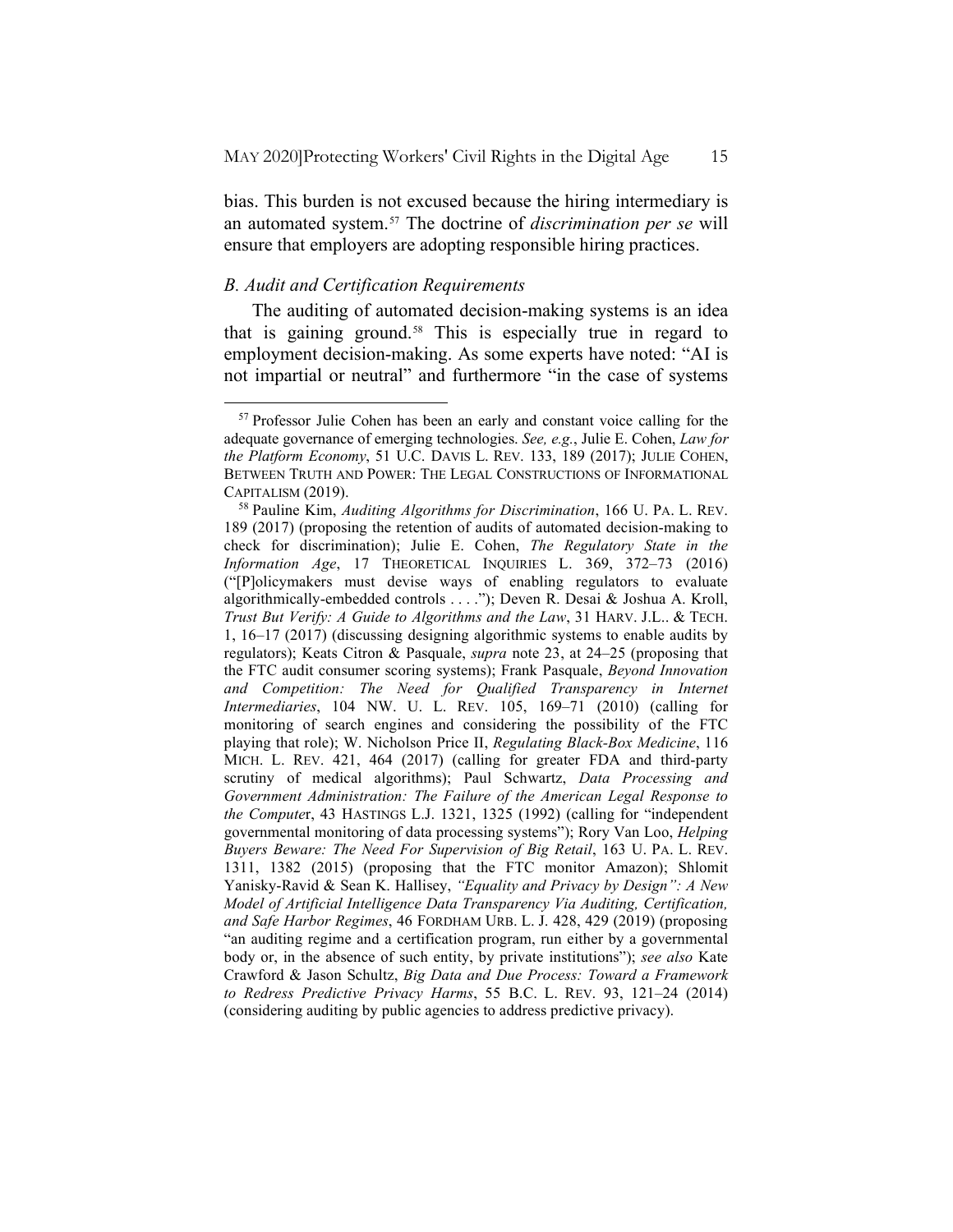meant to automate candidate search and hiring, we need to ask ourselves: what assumptions about worth, ability and potential do these systems reflect and reproduce?"[59](#page-15-0) Considering that systems like HireVue are proprietary and not open to review, it is virtually impossible to validate their claims of fairness from a distance.<sup>[60](#page-15-1)</sup> Thus, the need for audits by experts, advocacy groups, and academia.<sup>[61](#page-15-2)</sup>

I propose that corporations employing automated hiring systems should be mandated to engage in *both* internal and external audits of such systems, and I lay out the case for each type of audit in the following sections.

#### *1. Internal Self-Audits*

Internal audits to check automated hiring systems is part of an employer's duty to fulfill the spirit of antidiscrimination laws.<sup>[62](#page-15-3)</sup> Thus, employers should implement a business system of regular selfaudits of their hiring outcomes to check for disparate impact. This system of mandated self-audits would be similar to the mandated self-audits of financial institutions under the Sarbanes-Oxley Act.<sup>[63](#page-15-4)</sup> In an internal audit activity, self-auditing, or self-assessment, a "department, division, team of consultants, or other practitioner(s)

<span id="page-15-0"></span><sup>59</sup> Eric Rosenbaum, *Silicon Valley Is Stumped: Even A.I. Cannot Always Remove Bias from Hiring*, CNBC (May 30, 2018), https://www.cnbc.com/ 2018/05/30/silicon-valley-is-stumped-even-a-i-cannot-remove-bias-fromhiring.html [https://perma.cc/H8K7-MHM3].

<sup>60</sup> *See id.*

<sup>61</sup> *Id.*

<span id="page-15-3"></span><span id="page-15-2"></span><span id="page-15-1"></span><sup>62</sup> Richard Thompson Ford, *Bias in the Air: Rethinking Employment Discrimination Law*, 66 STAN. L. REV. 1381 (2014) (arguing that employment law imposes a duty of care on employers to refrain from practices that go against equal opportunity in employment); s*ee also*, Robert Post, Lecture, *Prejudicial Appearance: The Logic of American Antidiscrimination Law*, 88 CAL. L. REV. 1 (2000), (arguing that antidiscrimination law aims to achieve positive interventions in social practices as opposed to solely dictating prohibitions); Other professors have also used a "duty of care" framework to propose remedial measures for employment discrimination. *See* David Benjamin Oppenheimer, *Negligent Discrimination*, 141 U. PA. L. REV. 899 (1993); Noah D. Zatz, *Managing the Macaw: Third-Party Harassers, Accommodation, and the Disaggregation of Discriminatory Intent*, 109 COLUM. L. REV. 1357 (2009).

<span id="page-15-4"></span> $63$  Sarbanes–Oxley Act of 2002 (Pub. L. 107–204, 116 Stat. 745, enacted July 30, 2002).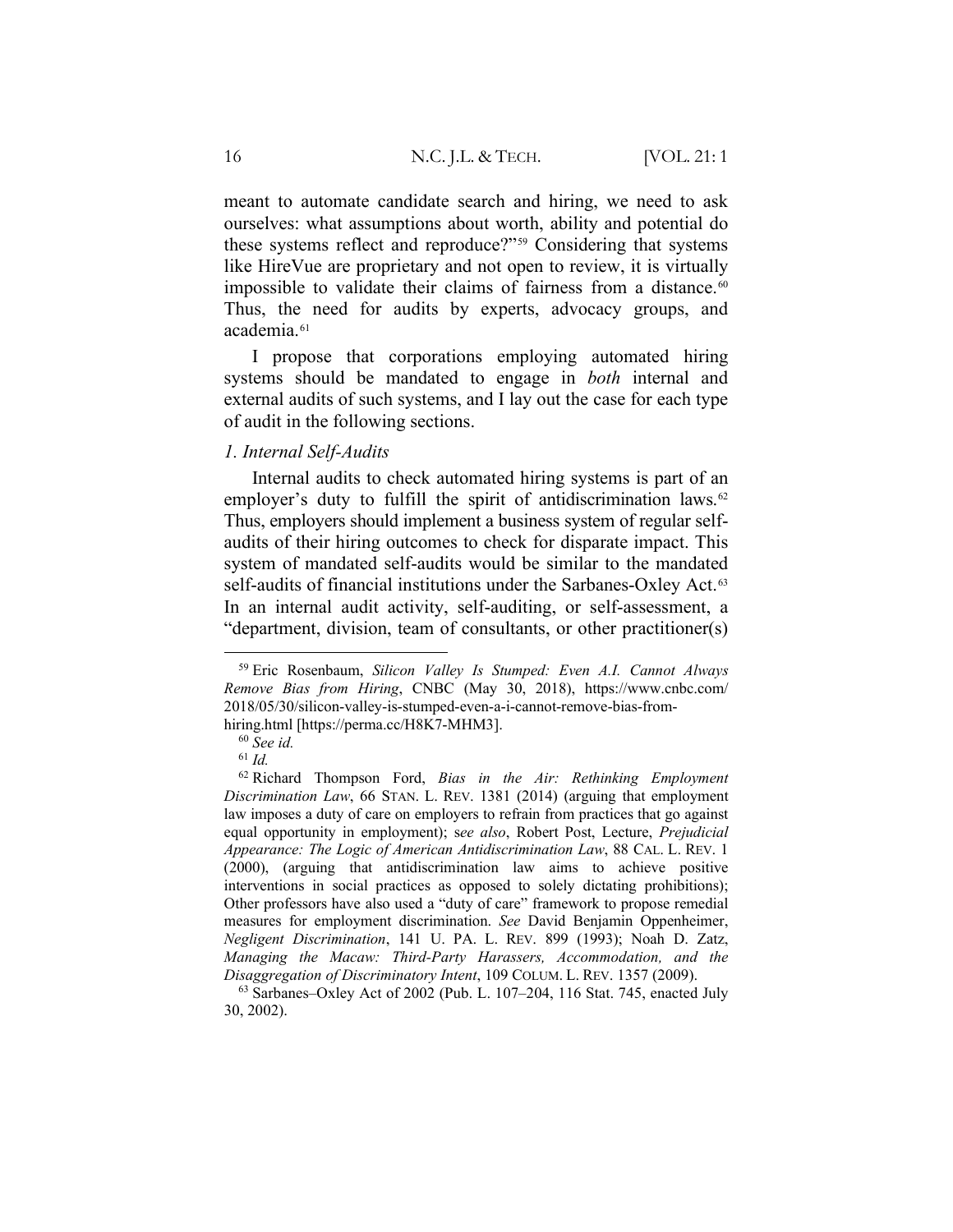[provide] independent, objective assurance and consulting services designed to add value and improve an organization's operations."[64](#page-16-0) Standards and best practices already exist for conducting an effective internal audit.[65](#page-16-1) As an international professional association, the Institute of Internal Auditors (IIA) gives guidance on internal auditing.<sup>[66](#page-16-2)</sup>

Self-auditing is also conducted and recommended in other types of industries, such as manufacturing sectors, because it helps the businesses meet the requirements of relevant laws. For instance, an Occupational Safety and Health Administration (OSHA) self-audit is an "assessment of workplace hazards, controls, programs, and documents performed by a business owner or employee"[67](#page-16-3) in compliance with OSHA regulations. Furthermore, OSHA allows hiring a consultant within the company to perform self-audits when OSHA is not able to do an inspection immediately.<sup>[68](#page-16-4)</sup>

### *2. External Third-Party Audits*

External third-party audits could also be completed either through a governmental agency or a non-governmental certifying agency. Other legal scholars have proposed an "FDA for algorithms," in which the federal government would establish an agency to oversee different classes of algorithms.<sup>[69](#page-16-5)</sup> What I propose is a certifying agency specific to automated hiring systems.

<span id="page-16-0"></span><sup>64</sup> The Inst. of Internal Auditors, *Standards for the Professional Practice of Internal Auditing* 1, 23 (2016), https://na.theiia.org/standardsguidance/Public%20Documents/IPPF-Standards-2017.pdf [https://perma.cc/R8T3-JFWD].

<sup>65</sup> *See, e.g.*, *id.*

<sup>66</sup> *Id.*

<span id="page-16-3"></span><span id="page-16-2"></span><span id="page-16-1"></span><sup>67</sup> Samuel C. Yamin, David L. Parker, Min Xi & Rodney Stanley, *Self-Audit of Lockout/Tagout in Manufacturing Workplaces: A Pilot Study*, 60 AM. J. INDUS. MED. 504, 504 (2017).

<span id="page-16-5"></span><span id="page-16-4"></span><sup>68</sup> *See*, *Martin v. Bally's Park Place Hotel & Casino*, 983 F.2d 1252 (1993); Olivia K. LaBoda, *Dueling Approaches to Dual Purpose Documents: The Reaches of the Work Product Doctrine After Textron*, 44 SUFFOLK U. L. REV. 727, 737 (2011).

<sup>69</sup> Andrew Tutt, *An FDA for Algorithms*, 69 ADMIN. L. REV. 83 (2017).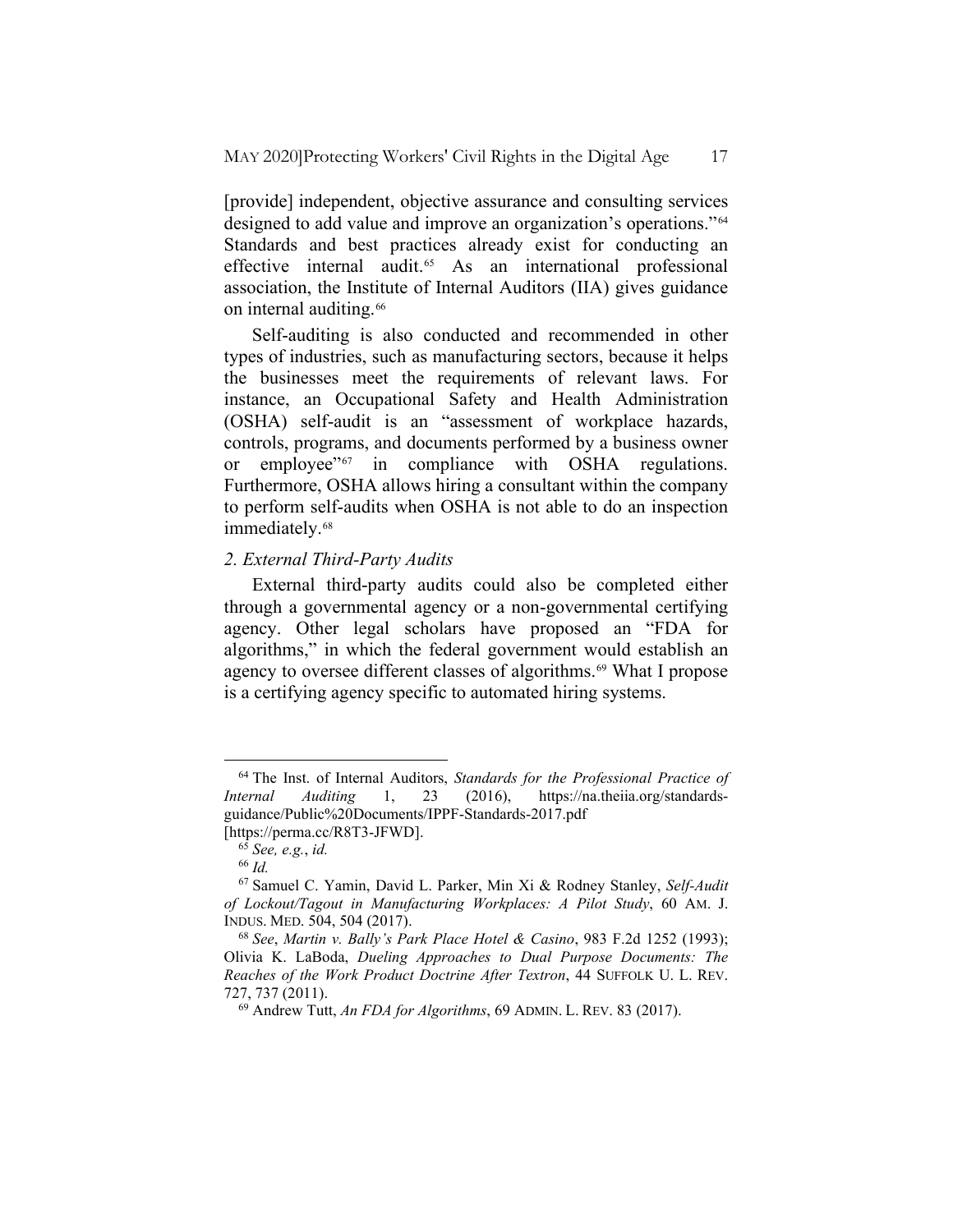Some scholars have argued that key factors indicating a need for regulatory monitoring include: a public interest in preventing harm, information asymmetries, and a lack of faith in selfregulation.[70](#page-17-0) With these three factors present in the context of automated hiring, I argue for either a governmental agency or a third-party non-governmental agency. The governmental agency could be housed under the auspices of the Equal Employment Opportunity Commission (EEOC) with the agency certifying automated hiring platforms before they can lawfully be deployed. Given scarce governmental resources, it might also be a good alternative to consider a non-governmental entity, much like say the Leadership in Energy and Environmental Design (LEED) certification system.

The third-party certification entity would be composed of multi-disciplinary teams of auditors comprising both lawyers and software engineers or data scientists. Such a certification system could serve as a feedback mechanism to enable the better design of automated hiring systems. The certification would not be a onetime event but would involve periodic audits of the hiring algorithms to check for disparate impact. In return, the corporation or organization would earn the right to use a Fair Automated Hiring Mark (FAHM; see my illustration of a potential mark below) for its online presence, for communication materials, and to display on hiring advertisements as a signal to job-seekers.<sup>[71](#page-17-1)</sup>

# *C. Data-Retention and Record-Keeping Design Features for Automated Hiring Systems*

By design, fairness for automated hiring systems dictates that record-keeping and data-retention mechanisms should be part of the standard design. As the data from automated hiring systems remain solely in the control of the employer, appropriate recordkeeping and data-retention procedures are necessary to enable any disparate impact claims. At present, the data trail of job applicants

<span id="page-17-0"></span><sup>70</sup> Rory Van Loo, *The Missing Regulatory State: Monitoring Business in an Age of Surveillance*, 72 VAND. L. REV. 1563 (2019).

<span id="page-17-1"></span> $71$  I discuss my proposals for internal and external audits in greater detail in my paper in progress. *See Automated Employment Discrimination*, *supra* note 6.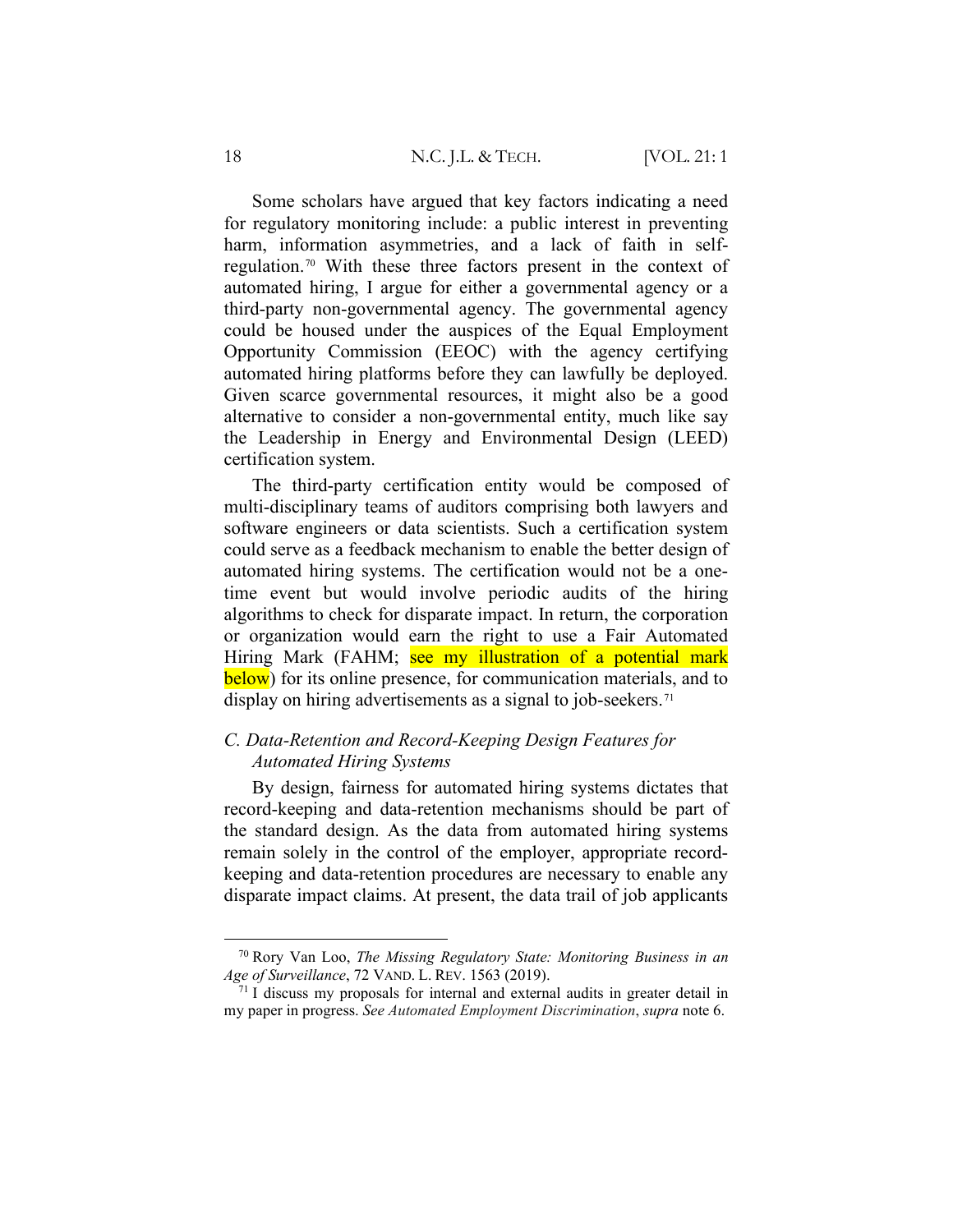who do not make it past the hiring algorithm is typically lost.<sup>[72](#page-18-0)</sup> Thus, there is no sure way for plaintiffs to compare relative percentages of job applicants from protected categories who were hired against the number who applied as required by the EEOC rule.[73](#page-18-1) This rule mandates that a selection rate for any race, sex, or ethnic group that is less than four-fifths (80 percent) of the rate for the group with the highest rate will generally be regarded by the federal enforcement agencies as evidence of adverse impact.<sup>[74](#page-18-2)</sup>

Automated hiring systems which do not retain data when an applicant from a protected category is prevented from completing an application due to a design feature or which do not retain the data of completed but unsuccessful applications thwart the function of the EEOC rule. Data-retention mechanisms will ensure that data from failed job applicants are preserved to be later compared against the successful job applicants, with the aim of discovering whether the data evinces disparate impact. Consider also that responsible record-keeping and data-retention are necessary for conducting both internal and external audits.

# **III. WORKPLACE WELLNESS PROGRAMS, GENETIC DISCRIMINATION, AND WORKER SURVEILLANCE**

## *A. Workplace Wellness Programs and Genetic Discrimination Concerns*

In 2017, a bill was introduced in the House of Representatives to expand the capabilities of workplace wellness programs to collect genetic data. The bill, H.R. 1313, titled, "Preserving Employee Wellness Programs Act" would exempt workplace wellness programs from prohibitions under the ADA, which disallow medical examinations of employees and from prohibitions of GINA, which forbid the collection of genetic information from employees or family members of employees. The term, "Wellness Program" describes "any program designed to promote health or

<span id="page-18-2"></span><span id="page-18-1"></span><span id="page-18-0"></span><sup>72</sup> *See* CATHY O'NEIL, WEAPONS OF MATH DESTRUCTION: HOW BIG DATA INCREASES INEQUALITY AND THREATENS DEMOCRACY (2016).

<sup>73</sup> *See* 29 C.F.R § 1607(A) (2018).

<sup>74</sup> *Id.* (noting original language of the EEOC's "four-fifths rule").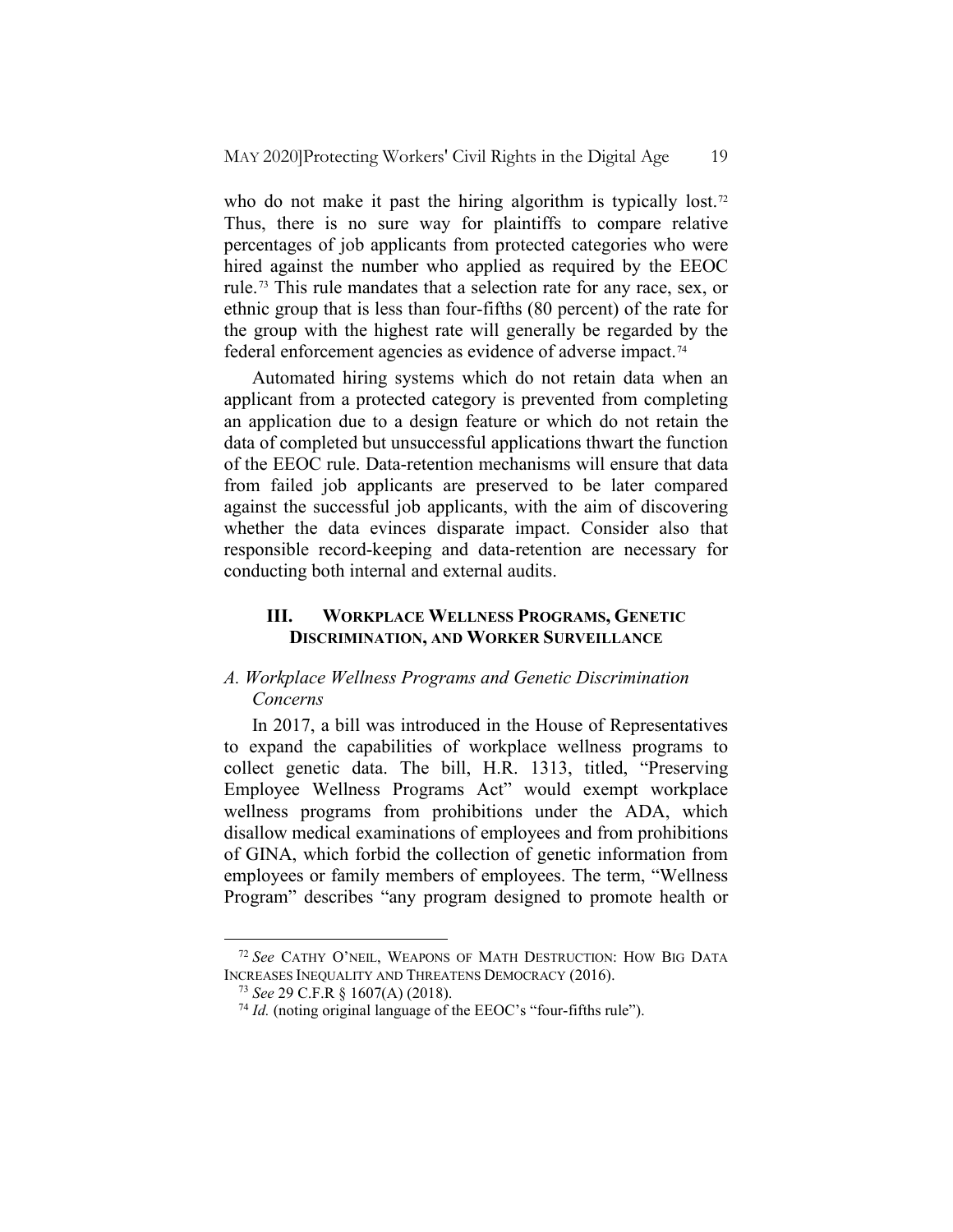prevent disease."[75](#page-19-0) Early workplace wellness programs, known as Employee Assistance Programs, were promoted as benevolent programs for employees to receive assistance dealing with issues regarding mental health, substance abuse, and stress.[76](#page-19-1) The Obama Administration supported workplace wellness under the aegis of the Patient Protection and Affordable Care Act (the ACA), and wellness programs have since evolved to offer health risk assessment, weight reduction, and smoking cessation programs.[77](#page-19-2)

When GINA was passed in 2008,<sup>[78](#page-19-3)</sup> Senator Edward Kennedy supported it as "the first civil rights bill of the new century  $\dots$ "<sup>[79](#page-19-4)</sup> In addition to GINA and the ADA, Americans are also protected from unauthorized release and misuse of their health information by the Health Insurance Portability and Accountability Act (HIPAA), which was passed in 1996.<sup>[80](#page-19-5)</sup> Despite these protections, employers have shown significant interest in offering genetic tests to employees, with the goal of improving health outcomes and reducing healthcare costs.<sup>[81](#page-19-6)</sup> Today, some examples of companies that are publicly known to offer genetic testing as a workplace

<span id="page-19-0"></span><sup>75</sup> Ann Hendrix & Josh Buck, *Employer-Sponsored Wellness Programs: Should Your Employer Be the Boss of More Than Your Work?*, 38 SW. L. REV. 465, 468 (2009).

<sup>76</sup> *Id.* at 469.

<span id="page-19-2"></span><span id="page-19-1"></span><sup>77</sup> *See* Ifeoma Ajunwa et al., *Health and Big Data: An Ethical Framework for Health Information Collection by Corporate Wellness Programs*, 44 J. OF LAW, MEDICINE, AND ETHICS 474, 475 (2016); *see generally* L. F. Wiley, *Access to Health Care as an Incentive for Healthy Behavior? An Assessment of the Affordable Care Act's Personal Responsibility for Wellness Reforms*, 11 IND. HEALTH L. REV. 635 (2014).

<span id="page-19-3"></span><sup>78</sup> Pub. L. No. 110-233, 122 Stat. 881 (2008) (codified in sections of 26, 29, and 42 U.S.C.).

<span id="page-19-4"></span><sup>79</sup> David H. Kaye, *GINA's Genotypes*, 108 MICH. L. REV. FIRST IMPRESSIONS 51, 51 (2010); *see also* https://www.govtrack.us/congress/votes/110-2008/s113, *see generally* Jessica L. Roberts, *The Genetic Information Nondiscrimination Act as an Antidiscrimination Law*, 86 NOTRE DAME L. REV. 597 (2011).

<span id="page-19-5"></span><sup>80</sup> *Health Insurance Portability & Accountability Act*, DHCS, https://www.dhcs.ca.gov/formsandpubs/laws/hipaa/Pages/1.00WhatisHIPAA.as px [https://perma.cc/9GWB-U47T] (last visited Jan. 29, 2020).

<span id="page-19-6"></span><sup>81</sup> Allison Higgins, *Genetic Testing as Part of Workplace Wellness Programs,*  HR DAILY ADVISOR (Jan. 20, 2017), https://hrdailyadvisor.blr.com/ 2017/01/20/genetic-testing-part-workplace-wellness-programs/ [https://perma.cc/8PRB-3GBY].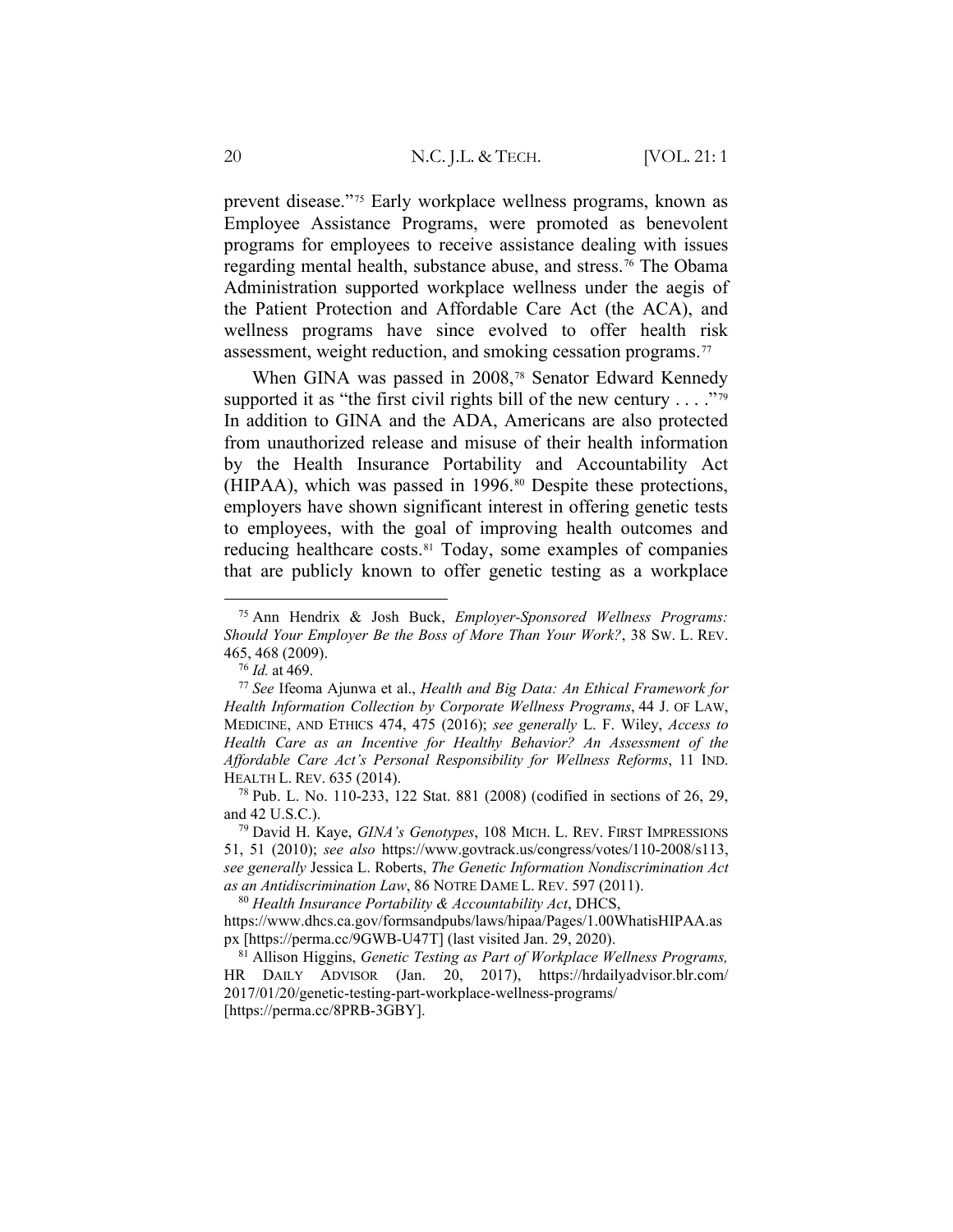benefit include Visa, which offers genetic testing for breast and ovarian cancer risk, and Aetna, which tests at-risk employees for propensity for heart disease, strokes, and diabetes.<sup>[82](#page-20-0)</sup>

The introduction of genetic testing as part of workplace wellness programs contradicts both the letter and the spirit of GINA and the ADA. To allow genetic testing in the workplace is to ignore the history of genetic discrimination and eugenics thinking in the United States and the decades-long battle to establish laws to protect workers. Remember that the case of *Buck v. Bell*[83](#page-20-1) in 1927 heralded the rise of the eugenics movement in the United States, following which several states passed laws allowing for the involuntary sterilization of so-called "genetically undesirable individuals."[84](#page-20-2) Such eugenics thinking then trickled into the workplace, resulting in genetic testing in the workplace deleterious "to workers' privacy, autonomy, and dignity."[85](#page-20-3)

In the 1998 case, *Norman-Bloodsaw v. Lawrence Berkeley*  Laboratory,<sup>[86](#page-20-4)</sup> the court found that the plaintiffs had been subjected to medical exams, including the taking of blood and urine samples that were then tested for the sickle cell gene, syphilis, and pregnancy.[87](#page-20-5) Thus, the *Norman-Bloodsaw* case became a focal point of congressional hearings that resulted in the promulgation of GINA a decade later.<sup>[88](#page-20-6)</sup> Similarly, in *EEOC v. Burlington Northern & Santa Fe Railway Co.*, that agency brought suit on behalf of

<sup>87</sup> *Id.* at 1265.

<span id="page-20-0"></span><sup>82</sup> Andie Burjek, *Genetic Testing Gets Toothy as Workplace Benefit*, WORKFORCE.COM (Nov. 30, 2016), https://www.workforce.com/news/genetictesting-gets-toothy-test-workplace-benefit [https://perma.cc/HQY5-EL7Y]. Other examples of companies that provide genetic testing are Andreessen Horowitz, SurveyMonkey, and Amway Corporation. *Id.*

<sup>83</sup> 274 U.S. 200 (1927).

<span id="page-20-2"></span><span id="page-20-1"></span><sup>84</sup> *See* Peter Blanck & Aisling de Paor, *US Legislative and Policy Response: Some Historical Context to GINA*, *in* GENETIC DISCRIMINATION: TRANSATLANTIC PERSPECTIVES ON THE CASE FOR A EUROPEAN-LEVEL LEGAL RESPONSE 97 (2015) (surveying the historical background of genetic discrimination in the United States).

<span id="page-20-5"></span><span id="page-20-4"></span><span id="page-20-3"></span><sup>85</sup> Paul Brandt-Rauf & Sherry Brandt-Rauf, *Genetic Testing in the Workplace: Ethical, Legal, and Social Implications*, 25 ANNU. REV. PUB. HEALTH 139, 139 (2004).

<sup>86</sup> 135 F.3d 1260 (9th Cir. 1998).

<span id="page-20-6"></span><sup>88</sup> H.R. REP. NO. 110-28, pt. 1, at 2 (2007).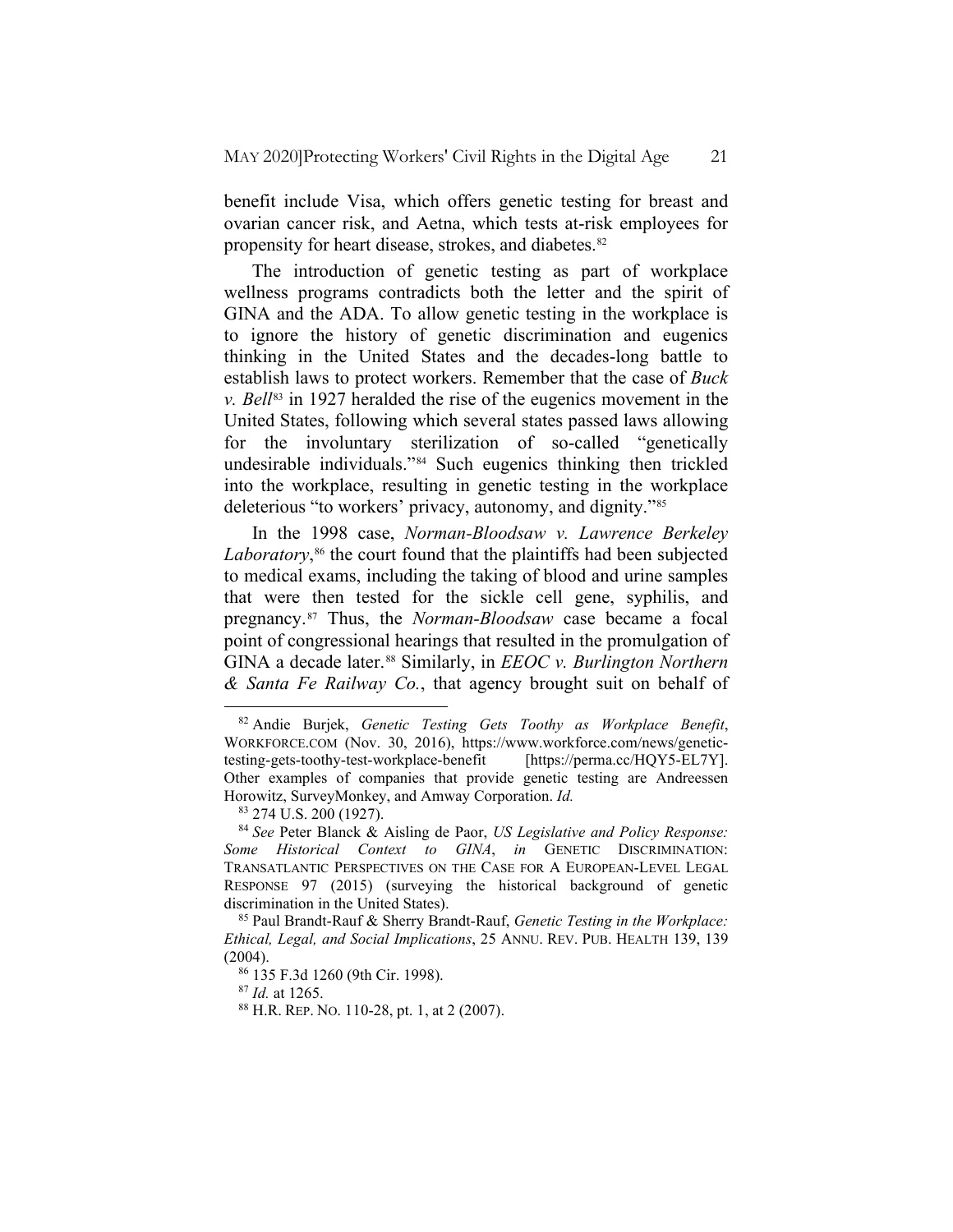employees who were subjected to involuntary medical tests for genetic markers of carpal tunnel syndrome.<sup>[89](#page-21-0)</sup> The EEOC concluded "that the mere gathering of an employee's DNA may constitute a violation of the ADA."[90](#page-21-1) Moreover, the accuracy of genetic data from wellness programs is in question.<sup>[91](#page-21-2)</sup> For example, in one study, researchers found that nine genetic testing labs gave different answers for the same type of genetic testing at least 18 percent of the time.<sup>[92](#page-21-3)</sup> This indicates that employers may even be relying on faulty information to make workplace decisions.

Even without the passage of the proposed H.R. 1313 bill,<sup>[93](#page-21-4)</sup> GINA remains relatively toothless and as such I continue to argue for the addition of a disparate impact cause of action for GINA violations.[94](#page-21-5) Unlike other U.S. antidiscrimination laws, GINA was passed without a provision for a disparate impact cause of action, but with the requirement that Congress establish a commission within six years "to review the developing science of genetics and to make recommendations to Congress regarding whether to provide a disparate impact cause of action . . . ."[95](#page-21-6) As of this writing, no such commission has been established.

### *B. Worker Surveillance*

The surveillance of workers is not a new phenomenon in the United States.<sup>[96](#page-21-7)</sup> In the 1800s, "the Pinkertons" worked on behalf of

<span id="page-21-0"></span><sup>89</sup> E.E.O.C. v. Burlington N. & Santa Fe Ry. Co.*,* No. 02-C-0456, 2002 WL 32155386, at 1 (E.D. Wis. 2002).

<span id="page-21-1"></span><sup>90</sup> Press Release, *EEOC and BNSF Settle Genetic Testing Case Under Americans with Disabilities Act*, EQUAL EMP'T OPPORTUNITY COMM'N (May 8, 2002), https://www.eeoc.gov/eeoc/newsroom/release/5-8-02.cfm [https://perma.cc/H487-LWPG].

<span id="page-21-2"></span><sup>91</sup> *See* Kerry Abrams & Brandon L. Garrett, *DNA and Distrust*, 91 NOTRE DAME L. REV. 757, 767–68 (2015) (describing how genetic testing can identify a "person's *likely* health or medical predispositions . . . ") (emphasis added).

<sup>92</sup> *Id.*

<span id="page-21-4"></span><span id="page-21-3"></span><sup>93</sup> Preserving Employee Wellness Programs Act, H.R. 1313, 115th Cong.  $(2017-18).$ 

<span id="page-21-7"></span><span id="page-21-6"></span><span id="page-21-5"></span><sup>94</sup> *See* Ifeoma Ajunwa, *Genetic Data and Civil Rights*, 51 HARV. CIV. RTS. CIV. LIBERTIES L. REV. 75 (2016).

<sup>95</sup> 42 U.S.C. § 2000ff-7(b) (2018).

<sup>96</sup> *See generally* Ajunwa, Crawford & Schultz, *supra* note 7.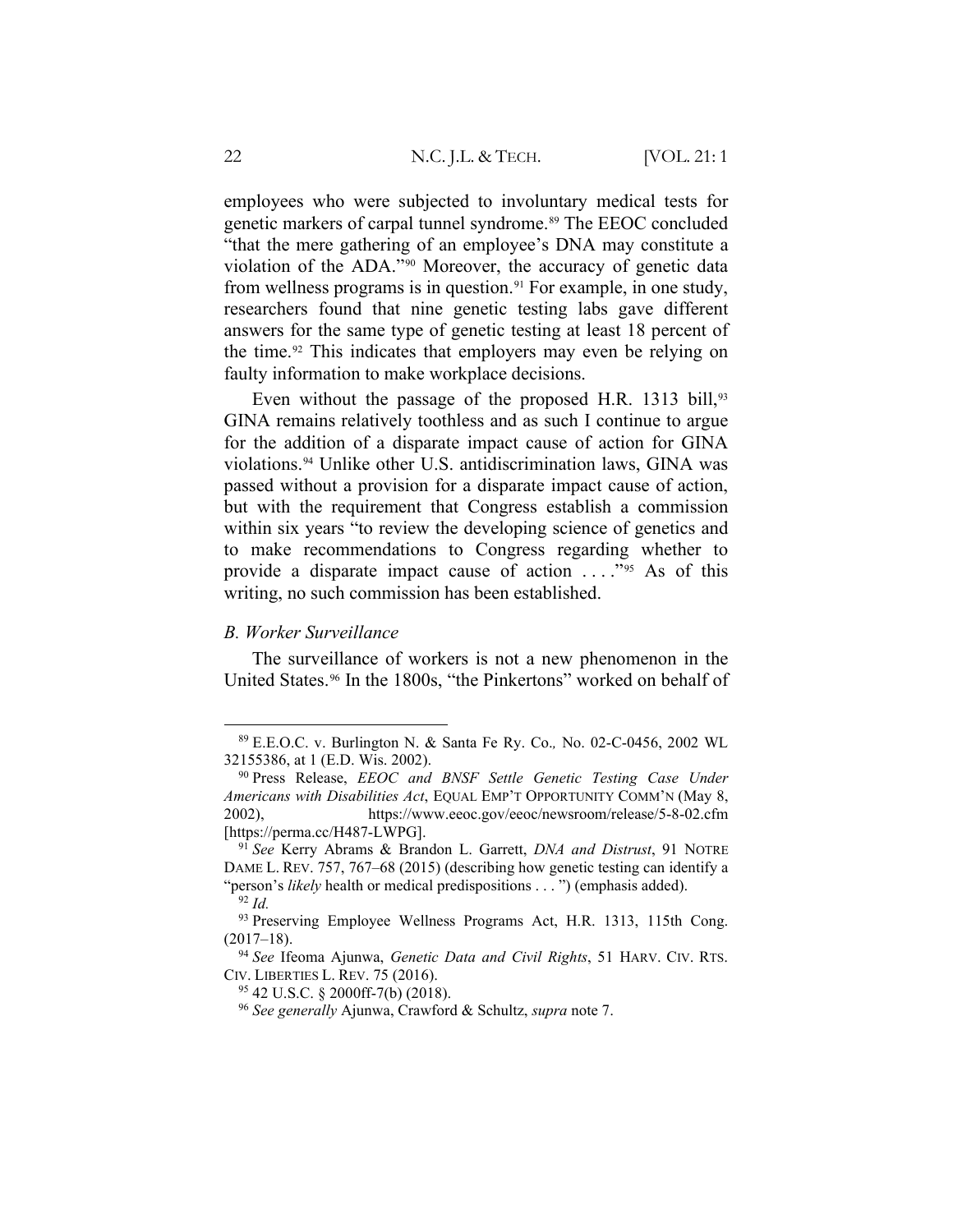employers, infiltrating and busting unions, enforcing company rules, and monitoring workers deemed to be a threat.<sup>[97](#page-22-0)</sup> Such activities went largely unregulated until Congress passed the Anti-Pinkerton Act of 1893, which prohibited the federal government from hiring the Pinkertons or similar organizations.<sup>[98](#page-22-1)</sup> Yet, even after the demise of the Pinkertons, the advent of Taylorism in the early twentieth century inspired Henry Ford to surveil the factory floor with a stop watch and to institute the Sociological Department, which was a team of detectives hired to monitor the private lives of his workers.<sup>[99](#page-22-2)</sup> In recent years, technological innovations, both digital and otherwise, have become the primary tools of employee monitoring.[100](#page-22-3) Beginning with punch-card systems, advancing to closed-circuit video cameras, GPS systems, the tracking of e-mail messages, keystroke logging, and most recently, microchips embedded under the skin, workplace surveillance has become a ubiquitous feature in the United States.<sup>[101](#page-22-4)</sup> Yet, there are no federal laws to protect workers from excessive surveillance.

In a 2015 California case, *Arias v. Intermex Wire Transfer, LLC*, a woman was fired from her job for deleting an employee tracking app from her phone as the app perpetually recorded her movements, even when she was off work and had turned it off.<sup>[102](#page-22-5)</sup>

<span id="page-22-5"></span><sup>102</sup> David Kravets, *Worker Fired for Disabling GPS App that Tracked Her 24 Hours a Day*, ARS TECHNICA (May 11, 2015), http://arstechnica.com/tech-

<span id="page-22-0"></span><sup>&</sup>lt;sup>97</sup> FRANK MORN, THE EYE THAT NEVER SLEEPS: A HISTORY OF THE PINKERTON NATIONAL DETECTIVE AGENCY 18 (1982).

<span id="page-22-1"></span><sup>98</sup> *See* Pub. L. No. 89-554, 80 Stat. 416. (1966) (codified at 5 U.S.C. § 3108) ("An individual Employed by the Pinkerton Detective Agency, or similar organization, may not be employed by the Government of the United States or the government of the District of Columbia.").

<sup>99</sup> Ajunwa, Crawford, & Shultz *supra* note 7, at 735, 741–42.

<span id="page-22-3"></span><span id="page-22-2"></span><sup>100</sup> *See generally* Laurie Thomas Lee, *Watch Your Email! Employee E-Mail Monitoring and Privacy Law in the Age of the "Electronic Sweatshop"*, 28 J. MARSHALL L. REV. 139 (1994).

<span id="page-22-4"></span><sup>101</sup> Ajunwa, Crawford & Schultz, *supra* note 7, at 735. In 2006, CityWatcher became the first employer to inject RFID tags under the skin of two of its employees. *Two U.S. Employees Injected with RFID Microchips at Company Request*, SPYCHIPS.COM (Feb. 9, 2006), http://www.spychips.com/pressreleases/us-employees-verichipped.html [\[https://perma.cc/X8LF-L](https://perma.cc/X8LF-)B92].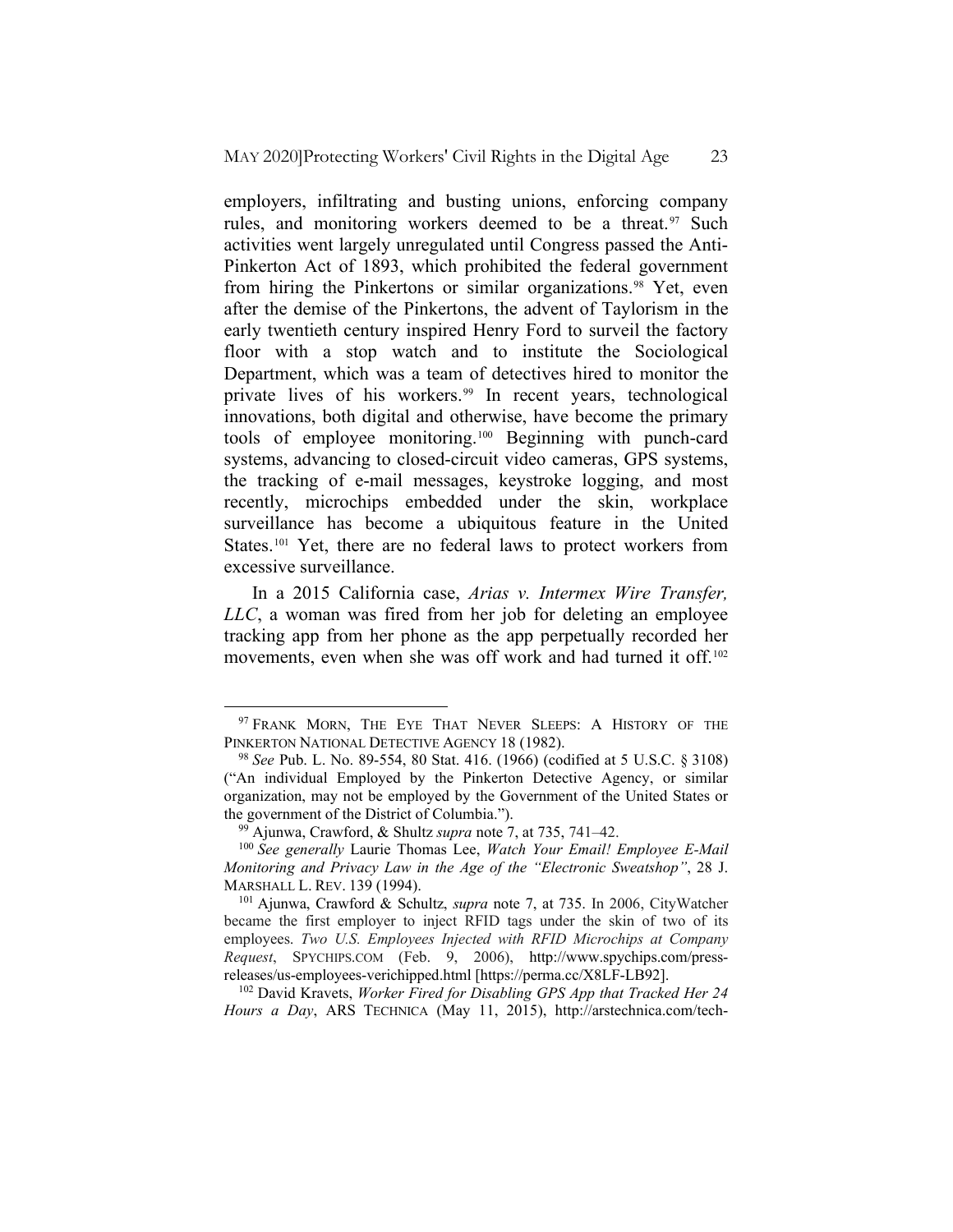The case was later settled out of court in the worker's favor because of California's worker protection laws.[103](#page-23-0) In another recent case, dubbed "the mystery of the devious defecator," a U.S. District Court Judge ordered an employer to pay two of its employees \$2.2 million in damages for demanding that the employees, who were both African-American, provide DNA samples for genetic testing after feces were discovered in the workplace.[104](#page-23-1) Employers have also expanded their focus from collecting personally-identifying information, such as health records, to search queries, social media activity, and outputs of predictive "big data" analytics.[105](#page-23-2)

### **IV. SOME PROPOSALS FOR PROTECTING WORKER DATA**

#### *A. The Employee Privacy Protection Act*

A hypothetical "Employee Privacy Protection Act" (EPPA)<sup>[106](#page-23-3)</sup> would ensure that employee monitoring is constrained to the workplace and job tasks. EPPA would limit surveillance outside the workplace and would prohibit the monitoring of employees when they are off-duty. Furthermore, EPPA's prohibitions would not be subject to notice and consent exceptions. Given the power imbalance in employer-employee relations, EPPA would serve as

<span id="page-23-3"></span><sup>106</sup> My co-authors and I have proposed this in a law review article. *See* Ajunwa, Crawford & Schultz, *supra* note 7, at 740.

policy/2015/05/worker-firedfor-disabling-gps-app-that-tracked-her-24-hours-aday [\[https://perma.cc/476P-L94B\].](https://perma.cc/476P-L94B%5d.)

<span id="page-23-0"></span><sup>103</sup> Daniel Wiessner*, Georgia Workers Win \$2.2 Million in 'Devious Defecator' Case*, REUTERS (June 23, 2015), http://www.reuters.com/article/ 2015/06/23/us-verdict-dnadefecator-idUSKBN0P31TP20150623 [https://perma.cc/G356-WR3M].

<span id="page-23-1"></span><sup>104</sup> Kamika S. Shaw, *GPS Tracking of Employee Devices: How Much is Too Much?*, ONLABOR (May 8, 2017), https://onlabor.org/gps-tracking-of-employeedevices-how-much-is-too-much/ [https://perma.cc/3PK8-RGKU].

<span id="page-23-2"></span><sup>105</sup> Crawford & Schultz, *supra* note 58, at 95 (noting "predictive privacy harms"); *see also*, Ifeoma Ajunwa, *Workplace Wellness Programs Could be Putting Your Health Data at Risk,* HARV. BUS. REV. (Jan. 19, 2017), https://hbr.org/2017/01/workplace-wellness-programs-could-be-putting-yourhealth-data-at-risk [https://perma.cc/CYX2-XAUG]. *See generally,* Shoshana Zuboff, THE AGE OF SURVEILLANCE CAPITALISM; THE FIGHT FOR A HUMAN FUTURE AT THE NEW FRONTIER OF POWER (2019).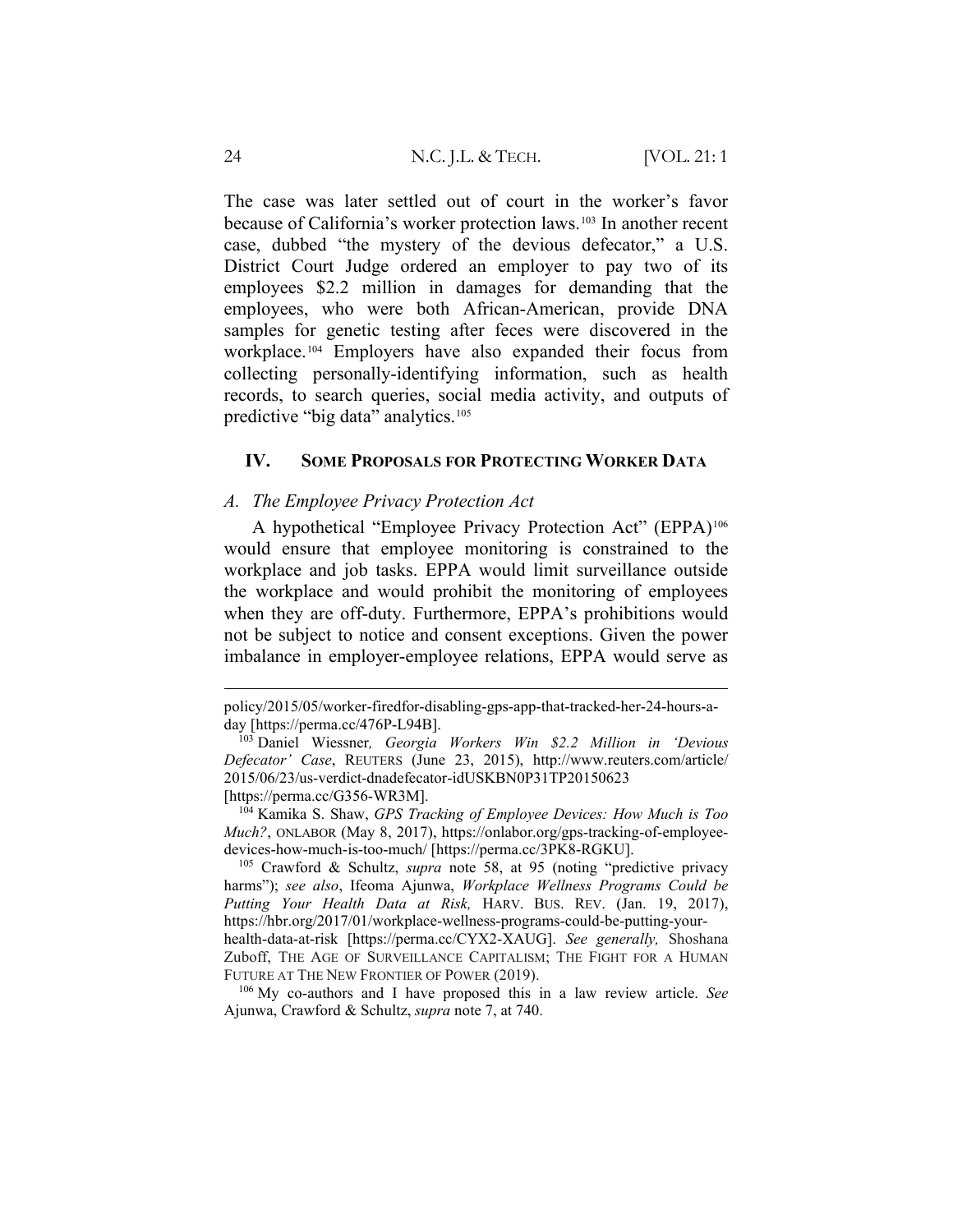protective law for workers that could not be waived. One argument against EPPA is that it goes against "freedom to contract" principles, but there can be no true meeting of the minds when one party, the employee has no true choice. This new law would preserve data autonomy for the worker and would ensure that it could no longer be traded away as part of the employment bargain.

# *B. The Employee Health Information Privacy Act (EHIPA): Worker Health Data Protection*

The hypothetical Employee Health Information Privacy Act  $(EHIPA)^{107}$  $(EHIPA)^{107}$  $(EHIPA)^{107}$  would clarify that health information generated from workplace wellness programs, or a device connected to one's employment is protected information under existing health privacy laws. The EHIPA would restrict both employer and vendor access to such employee health data and would ensure that such data could not be sold without the employee's consent.[108](#page-24-1) Under the EHIPA, the employee would have the right to request the destruction of the data record at the end of her employment. This law would also be applicable to fitness trackers used in the workplace such as the Apple Watch, Microsoft Band, or Fitbit.

## **V. CONCLUSION**

In the immediate future of work, one of the primary concerns is whether workers can enjoy equal opportunity for employment and thrive in workplaces that respect human autonomy and privacy. Governmental action is needed not only to secure the bedrock legal principle of equal opportunity in employment but also to ensure that workers are not called upon to trade their dignity away in the employment bargain. While automated hiring might represent convenience to the employer, for vulnerable populations it can be a sieve used to cull them from the workplace. Allowing for a third cause of action under Title VII, mandating audits, and instituting data-retention and record-keeping designs for automated hiring systems are essential steps for maintaining fairness in hiring. Also,

<span id="page-24-1"></span><span id="page-24-0"></span><sup>107</sup> This proposed law is discussed in detail in a law review article. *See id.* at 141.

<sup>108</sup> Ajunwa, *supra* note 105.